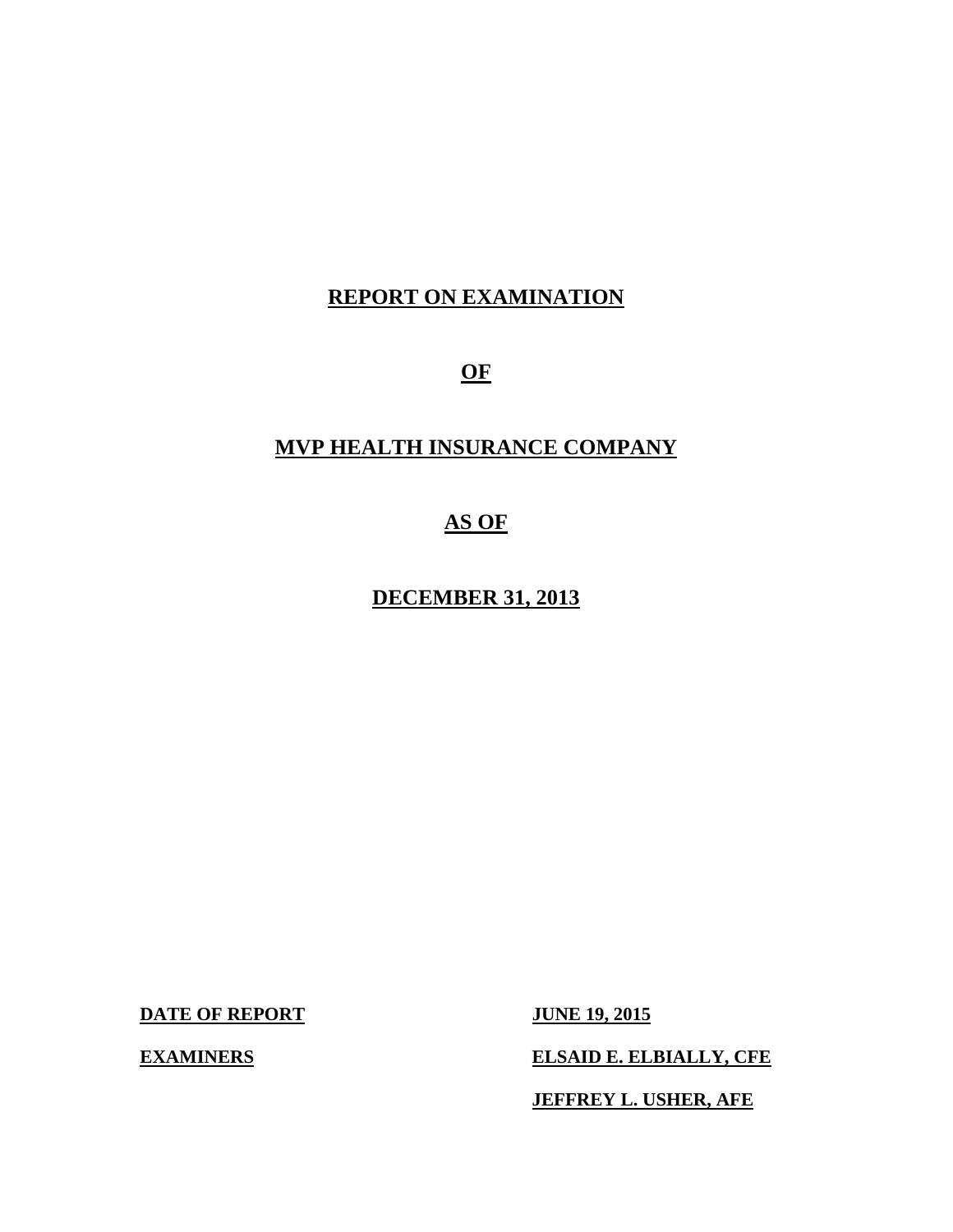# **TABLE OF CONTENTS**

# **ITEM NO. PAGE NO.**

| 1. | Scope of the examination                                                                                                                                                  | 3                         |
|----|---------------------------------------------------------------------------------------------------------------------------------------------------------------------------|---------------------------|
| 2. | Description of the Company                                                                                                                                                | 5                         |
|    | Corporate governance<br>А.<br>Territory and plan of operation<br>В.<br>Reinsurance<br>$\mathcal{C}$<br>D.<br>Holding company system<br>Significant operating ratios<br>Е. | 6<br>10<br>13<br>14<br>17 |
| 3. | <b>Financial statements</b><br>A. Balance sheet<br>B. Statement of revenue and expenses and change<br>in capital and surplus                                              | 19<br>19<br>21            |
| 4. | Compliance with prior report on examination                                                                                                                               | 23                        |
| 5. | Summary of comments and recommendations                                                                                                                                   | 24                        |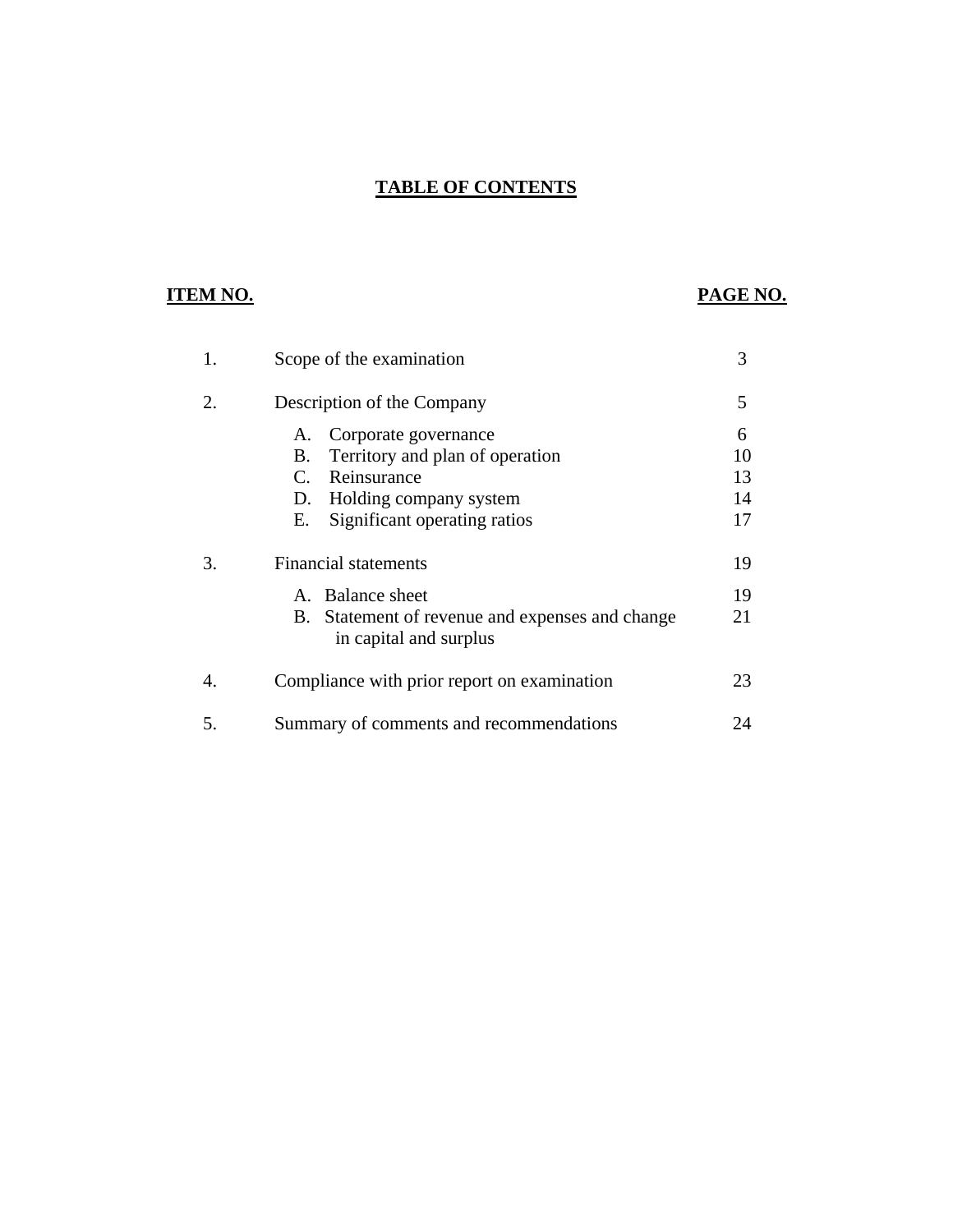

# NEW YORK STATE DEPARTMENT<sub>of</sub> FINANCIAL SERVICES

 Andrew M. Cuomo Anthony J. Albanese Governor **Acting Superintendent Contract Superintendent Acting Superintendent** 

June 19, 2015

Honorable Anthony J. Albanese Acting Superintendent of Financial Services Albany, New York 12257

Sir:

Pursuant to the provisions of the New York Insurance Law and acting in accordance with the instructions contained in Appointment Number 31184, dated April 30, 2014, attached hereto, we have made an examination into the financial condition and affairs of MVP Health Insurance Company, a for-profit stock company licensed pursuant to the provisions of Article 42 of the New York Insurance Law, as of December 31, 2013. The following report is respectfully submitted thereon.

The examination was conducted at the home office of MVP Health Insurance Company located at 625 State Street, Schenectady, New York.

Wherever the designations the "Company" or "MVPHIC" appear herein, without qualification, they should be understood to indicate MVP Health Insurance Company.

Wherever the designation "the MVP Companies" appears herein, without qualification, it should be understood to indicate MVP Health Insurance Company, MVP Health Plan, Inc. and MVP Health Services Corp., collectively.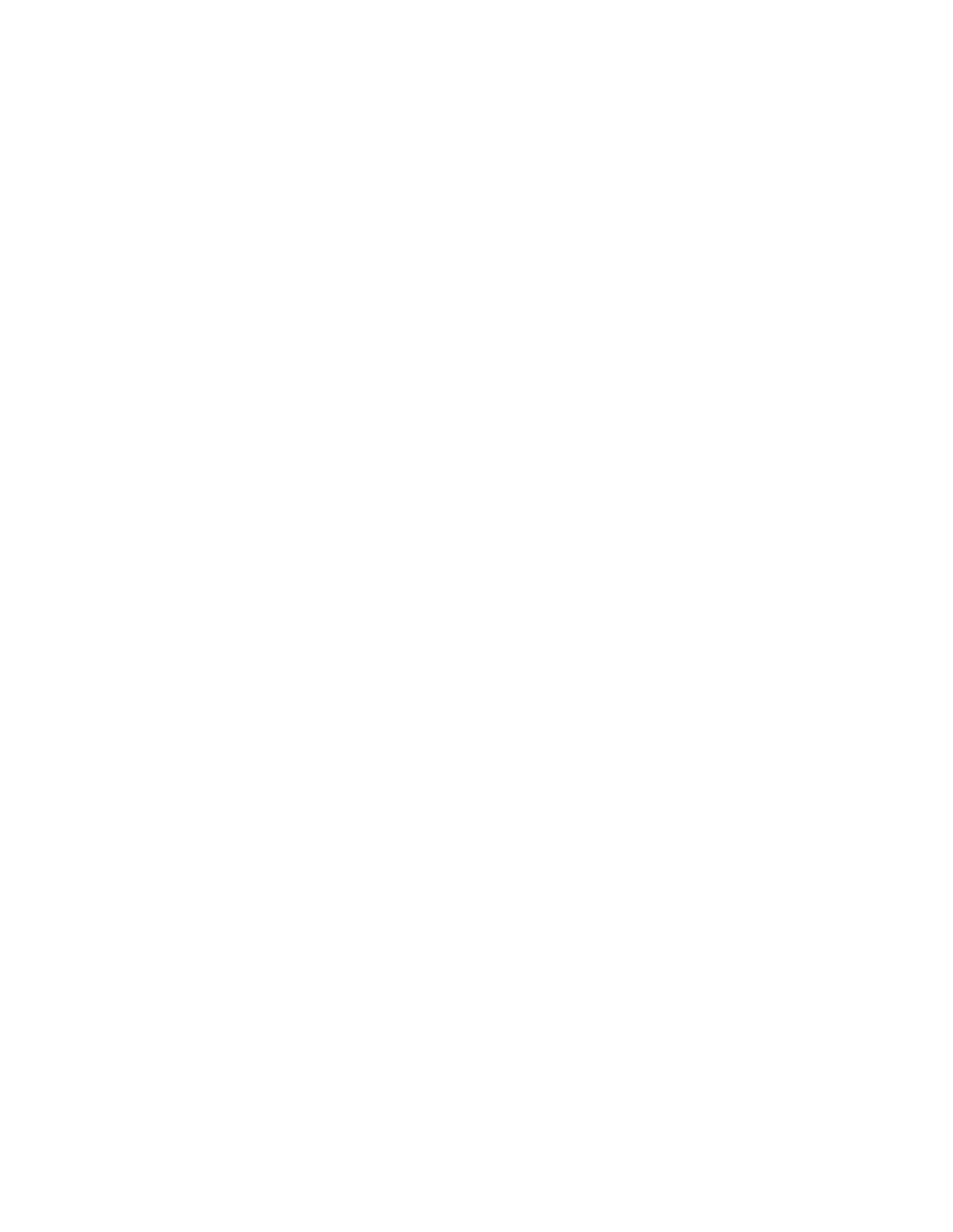Wherever the designation "MVP" appears herein, without qualification, it should be understood to indicate MVP Health Care, Inc., the ultimate parent.

Wherever the designation the "Department" appears herein, without qualification, it should be understood to indicate the New York State Department of Financial Services.

A separate market conduct examination of MVPHIC was conducted as of December 31, 2013 to review the manner in which MVPHIC conducted its business practices and fulfilled its contractual obligations to policyholders and claimants. A separate report will be submitted thereon.

Concurrent financial and market conduct examinations were made of MVP Health Plan, Inc. ("MVPHP"), a not-for-profit health maintenance organization (HMO) licensed pursuant to the provisions of Article 44 of the New York Public Health Law and MVP Health Services Corp. ("MVPHSC"), a not-for-profit corporation licensed pursuant to the provisions of Article 43 of New York Insurance Law. These two companies are affiliates within the MVP holding company system as detailed herein. Separate reports thereon have been submitted for each of the above entities.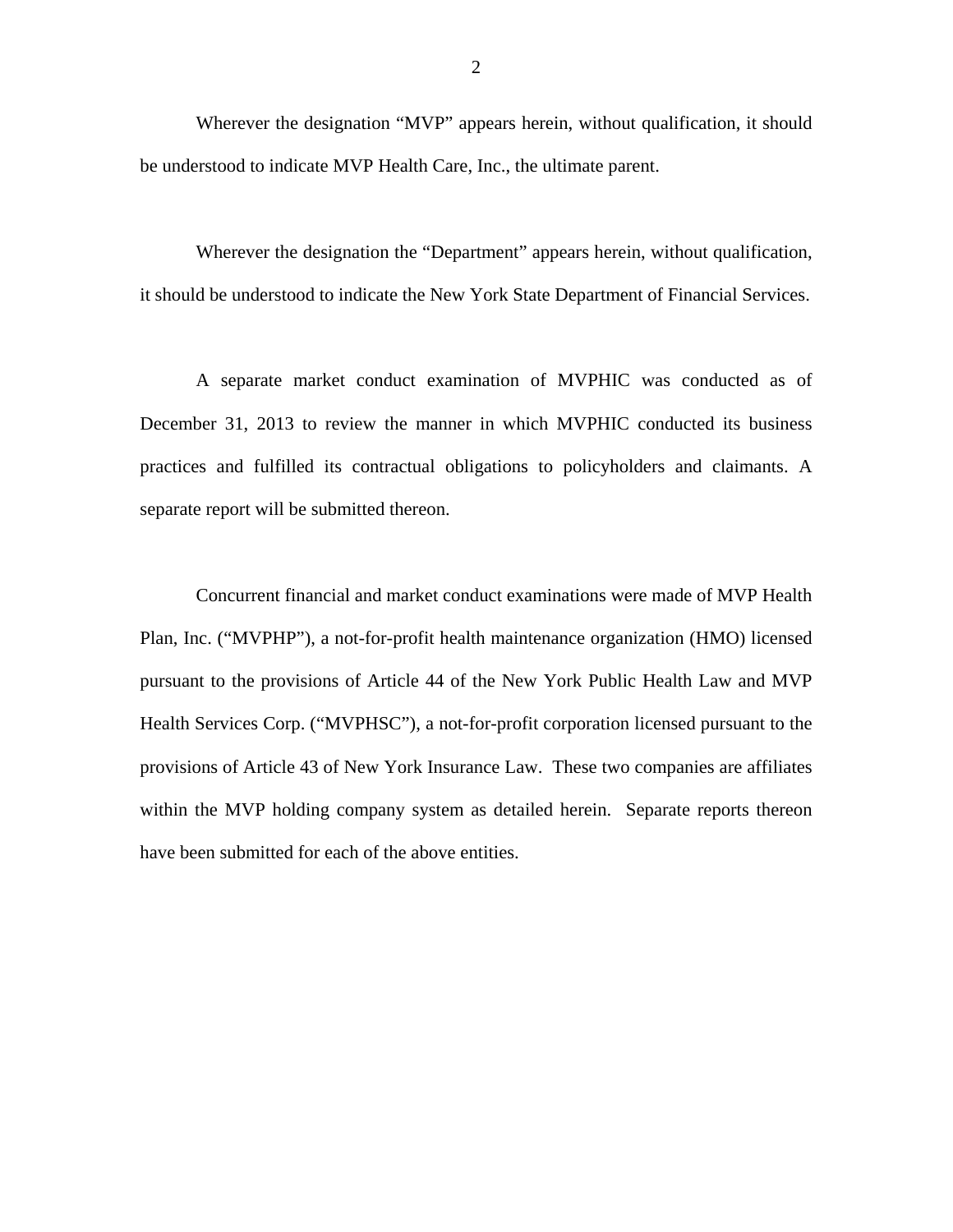#### **1. SCOPE OF THE EXAMINATION**

<span id="page-5-0"></span>We have performed a multi-state examination of MVP Health Insurance Company. The previous examination covered the period of January 1, 2008 through December 31, 2010. This examination of the Company is a financial examination as defined in the National Association of Insurance Commissioners ("NAIC") *Financial Condition Examiners Handbook, 2014 Edition* (the "Handbook") and it covered the three-year period from January 1, 2011 through December 31, 2013. The examination was conducted observing the guidelines and procedures in the Handbook. Where deemed appropriate by the examiners, transactions occurring subsequent to December 31, 2013 were also reviewed.

The examination was conducted using a risk-focused basis in accordance with the provisions of the Handbook, which provides guidance for the establishment of an examination plan based on the examiners' assessment of risk in the Company's operations and utilizes that evaluation in formulating the nature and extent of the examination. The examiners planned and performed the examination to evaluate the Company's current financial condition, as well as to identify prospective risks that may threaten the future solvency of MVPHIC.

The examiners identified key processes, assessed the risks within those processes and assessed the internal control systems and procedures used to mitigate those risks. The examination also included an assessment of the principles used and significant estimates made by management, an evaluation of the overall financial statement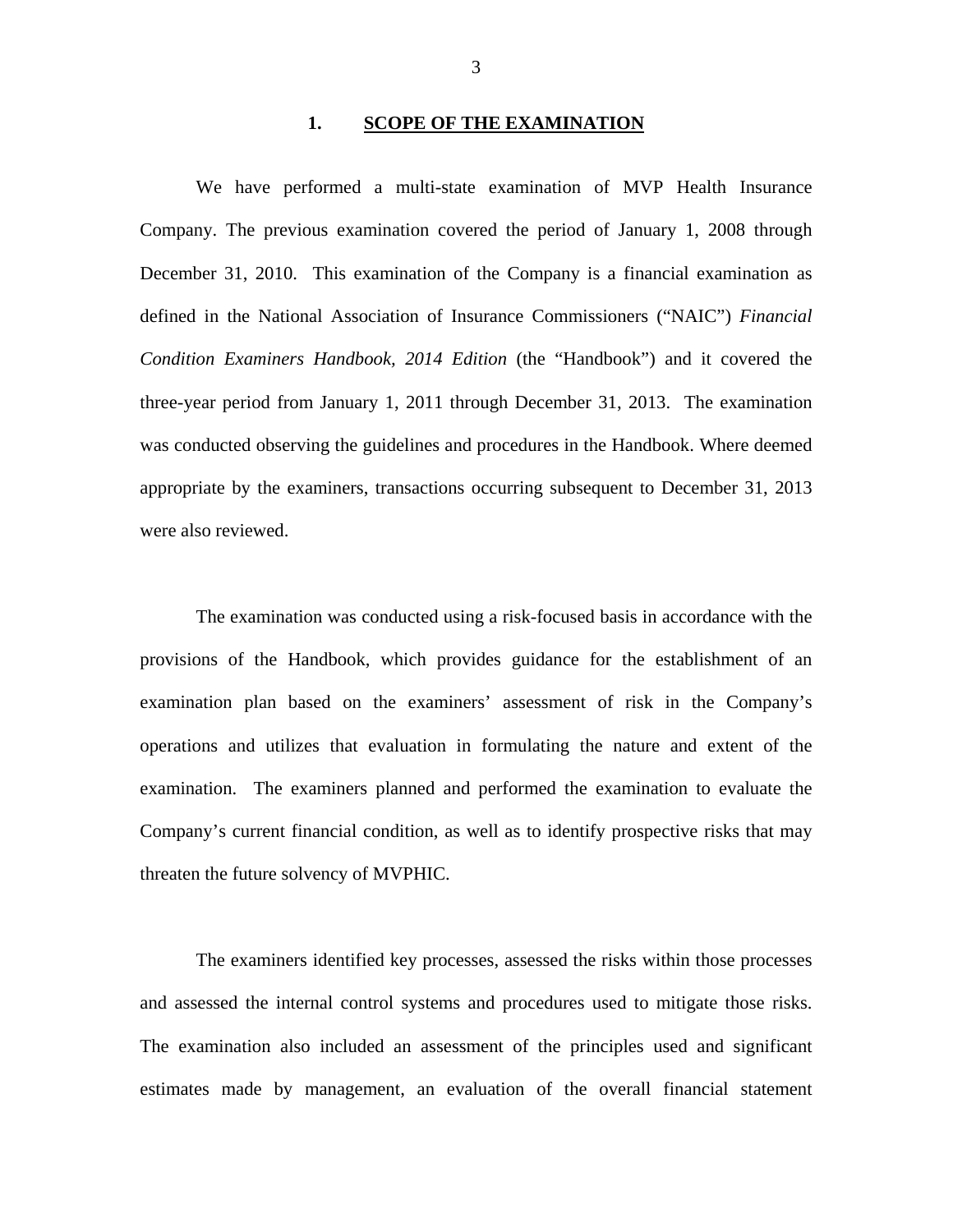presentation, and determined management's compliance with the Department's statutes and guidelines, Statutory Accounting Principles, as adopted by the Department, and NAIC annual statement instructions.

Information concerning the Company's organizational structure, business approach and control environment were utilized to develop the examination approach. The examination evaluated the Company's risks and management activities in accordance with the NAIC's nine branded risk categories.

These categories are as follows:

- Pricing/Underwriting
- Reserving
- Operational
- Strategic
- **Credit**
- Market
- Liquidity
- Legal
- Reputational

The Company was audited annually, for the years 2011 through 2013, by the accounting firm of PricewaterhouseCoopers LLP ("PwC"). The Company received an unqualified opinion in each of those years. Certain audit work papers of PwC were reviewed and relied upon in conjunction with this examination. A review was also made of the ultimate parent's (MVP Health Care, Inc.) corporate governance structure, which included its internal audit function, enterprise risk management program and model audit rule (Insurance Regulation No. 118) compliance as they relate to the Company.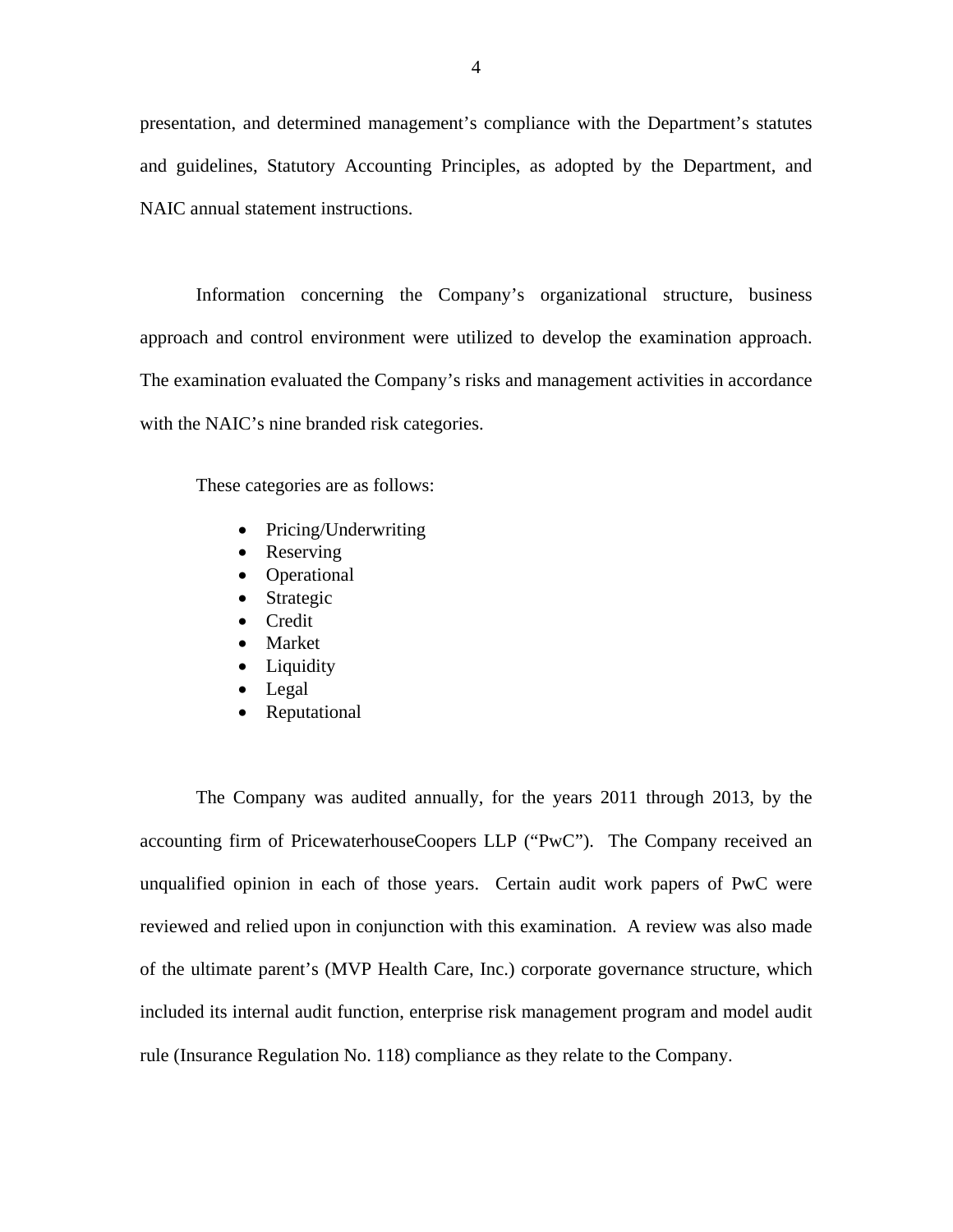<span id="page-7-0"></span>This report on examination is confined to financial statements and comments on those matters which involve departures from laws, regulations or rules, or which require explanation or description.

The examiners reviewed the corrective actions taken by the Company with respect to the recommendations concerning financial issues contained in the prior report on examination. The result of the examiners' review is contained in item 5 of this report**.** 

### **2. DESCRIPTION OF THE COMPANY**

MVP Health Insurance Company was incorporated on April 24, 2000 as a forprofit accident and health insurer. The Company was licensed in June 2001, pursuant to Article 42 of the New York Insurance Law, to write insurance business as defined under Section 1113(a)(3) of the New York Insurance Law.

The Company began operations by delivering health care services in the State of New York in July 2001. The Company received approval to operate as an accident and health insurer in the State of Vermont on May 14, 2002.

The Company issued 60,000 shares of \$5.00 par value per share capital stock on December 14, 2000, for a sale price of \$5.00 per share, resulting in a total consideration of \$300,000. In addition, MVPHIC received a capital/surplus contribution of \$3,700,000 from its parent at that time, MVPHIC Holding Corp. In early 2002, the State of Vermont Insurance Department required an additional infusion of capital in order to issue a license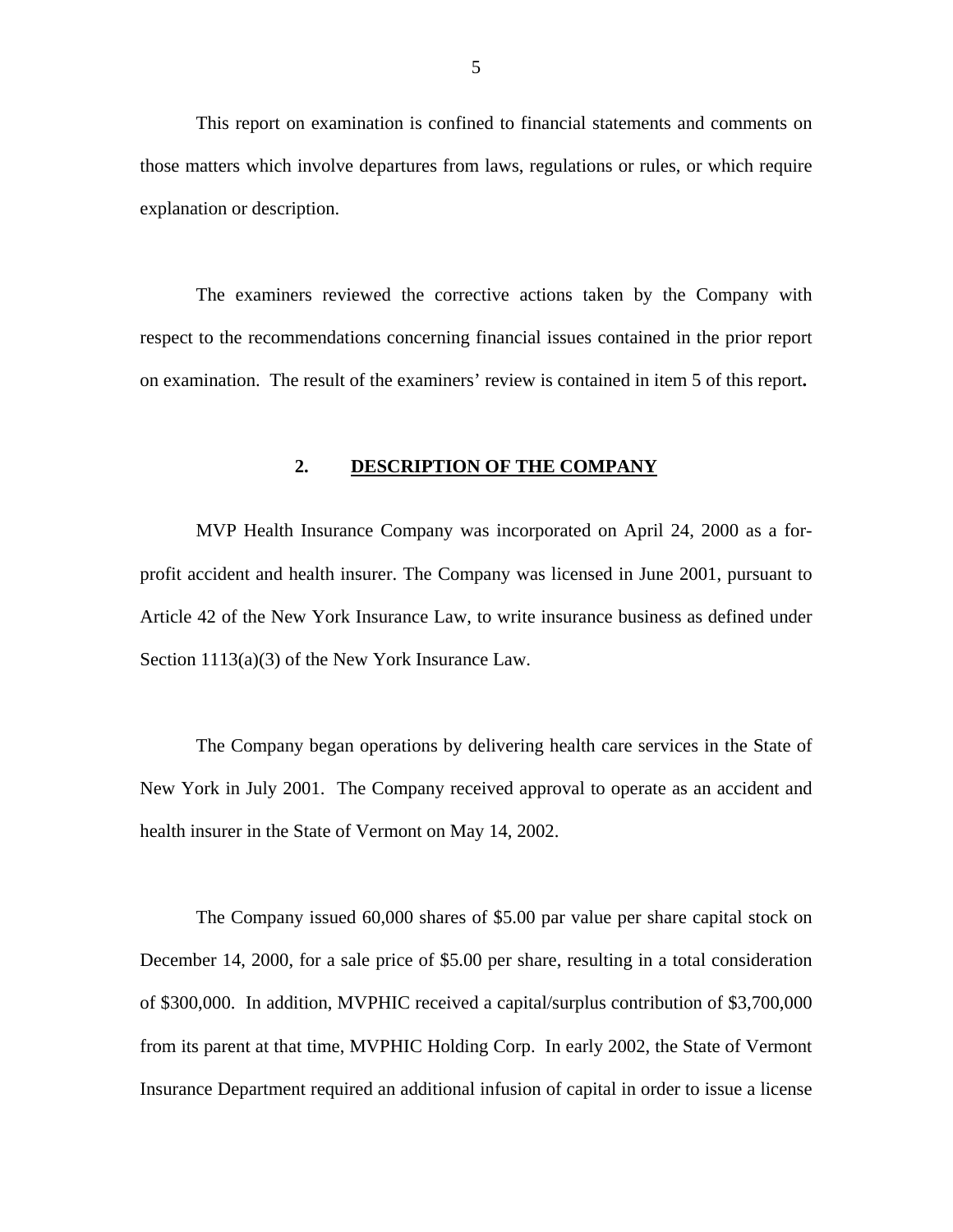<span id="page-8-0"></span>to the Company. Therefore, the Company increased its paid-in capital from \$300,000 to \$2,000,000 by the sale of an additional 340,000 shares of \$5.00 par and sale value per share on February 11, 2002, to its parent, and the sole shareholder of the Company's outstanding stock, MVPHIC Holding Corp.

In 2011, MVP transferred \$85.5 million to MVPHIC. As a result, MVPHIC was able to adhere to its commitment to the Department to maintain a ratio of not more than 8:1 of net premium to capital and surplus.

### A. Corporate Governance

Pursuant to the Company's charter and by-laws, management of the Company is to be vested in a board of directors consisting of thirteen members. As of December 31,

2013, the board of directors consisted of only eight members, as set forth below.

| Name and Residence                        | <b>Principal Business Affiliation</b>                                                                |
|-------------------------------------------|------------------------------------------------------------------------------------------------------|
| Richard D'Ascoli, M.D.                    | Physician, Orthopedic Surgery,                                                                       |
| Niskayuna, New York                       | Schenectady Regional Orthopedics Associates, Inc.                                                    |
| Alan P. Goldberg                          | Financial Services, Investment Banking,                                                              |
| Albany, New York                          | <b>First Albany Securities</b>                                                                       |
| Denise V. Gonick, Esq.                    | President and Chief Executive Officer,                                                               |
| Schenectady, New York                     | <b>MVP</b>                                                                                           |
| Karen B. Johnson<br>Schenectady, New York | Director of the Capital Campaign,<br><b>Proctors Theatre</b><br><b>Schenectady County Legislator</b> |
| Ernest Levy, M.D.                         | Physician, Neurosurgery,                                                                             |
| Cooperstown, New York                     | Retired                                                                                              |
| Herschel R. Lessin, M.D.                  | Physician, Pediatrics,                                                                               |
| Poughkeepsie, New York                    | Children's Medical Group, PLLC                                                                       |
| Jon K. Rich<br>Alplaus, New York          | Retired                                                                                              |
| Arthur J. Roth                            | Special Tax Consultant,                                                                              |
| Loudonville, New York                     | Hodgson Russ, LLP                                                                                    |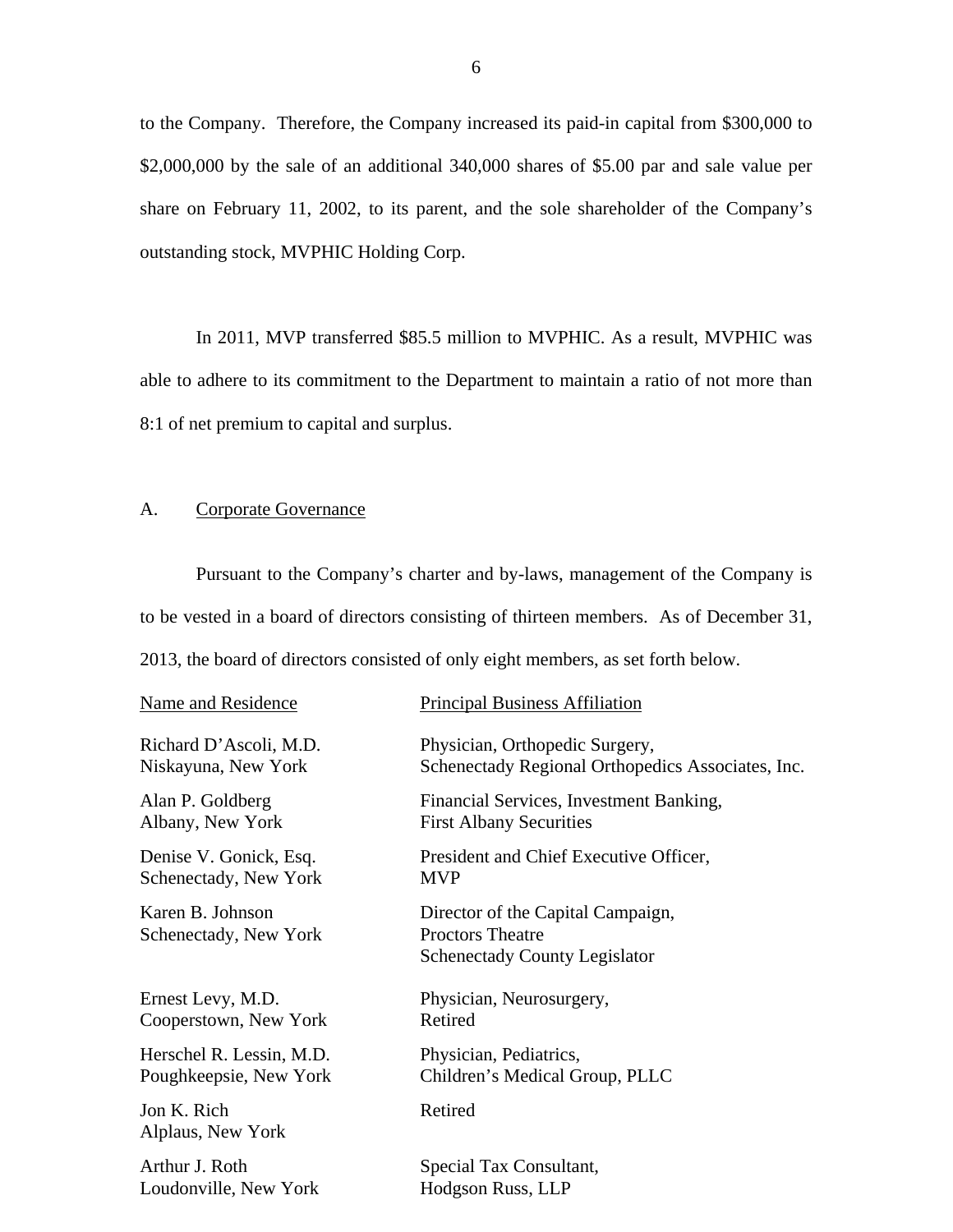Board meetings were held annually during each year of the exam period. The minutes of all meetings of the board of directors, and committees thereof held during the examination period were reviewed. The meetings were generally well attended, with all directors attending at least one-half of the meetings they were eligible to attend.

During the examiners' review of the board of directors for MVPHIC, it was noted that the number of directors for MVPHIC were nine (9) for the year 2011 and eight (8) for the years 2012 and 2013, which is not in compliance with MVPHIC's by-laws.

Article IV, Section 2 of the Company's by-laws states: "*The number of Directors of the Company shall be thirteen (13).*"

The Company indicated that the change to the number of directors from thirteen (13) to nine (9) was reflected in the Company's December 2006 Certified Resolution of the Shareholder. Due to a clerical error, the Company did not revise Article IV, Section 2 of its by-laws and Article V of its charter to coincide with the Certified Resolution.

It is recommended that MVPHIC update its by-laws and charter to reflect the change in number of directors per the December 2006 Certified Resolution of the Shareholder.

It is further recommended that the Company maintain the required number of members of its Board of Directors, in compliance with Article IV, Section 2 of its bylaws and Article V of its charter.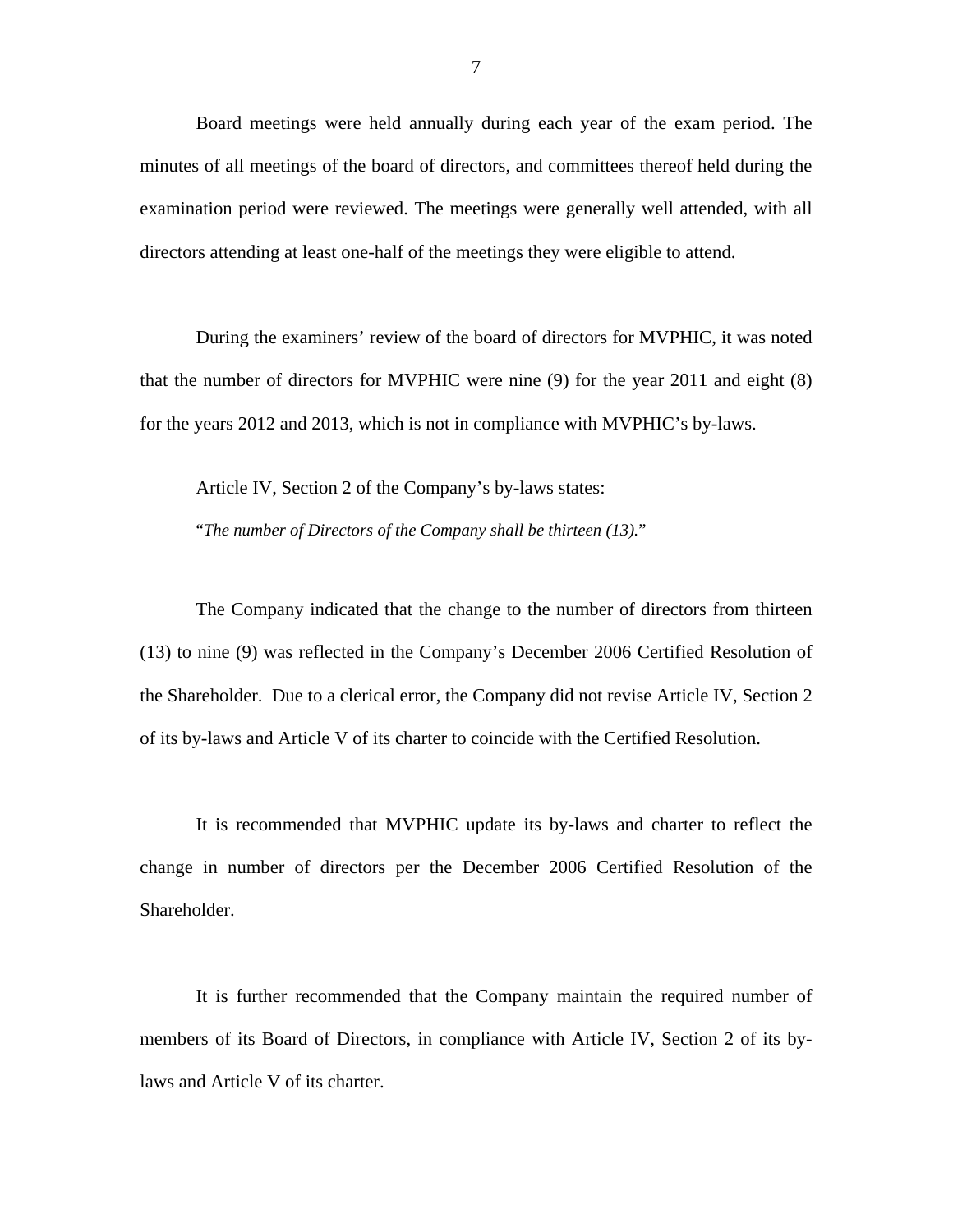The principal officers of the Company as of December 31, 2013 were as follows:

| Name                    | Title                                 |
|-------------------------|---------------------------------------|
| Denise V. Gonick, Esq.  | President and Chief Executive Officer |
| Dawn K. Jablonski, Esq. | Secretary                             |
| Daniel Drislane         | Interim Chief Financial Officer       |

Corporate governance, enterprise risk management ("ERM"), internal audit department ("IAD"), and Insurance Regulation No. 118 processes for the Company are provided by MVP Health Care, Inc., the ultimate parent of the Company.

#### Enterprise Risk Management (ERM)

The MVP Companies did not have in place an ERM framework during the examination period to proactively identify and mitigate various business risks, including prospective business risks. In accordance with Insurance Regulation No. 203 (11 NYCRR 82) "Enterprise Risk Management and Own Risk and Solvency Assessment," the Company's ultimate parent, MVP, is required to adopt a formal enterprise risk management function effective June 25, 2014. In 2014, the MVP Companies started the process of developing an ERM framework by forming a steering committee and entering into a consultation agreement to guide the MVP companies in establishing and implementing an effective ERM framework. MVP appointed a Chief Risk Officer in July 2014. The examiners noted that the process for completion of MVP ERM framework is on track with the timeline established by MVP. The timeline is to complete the process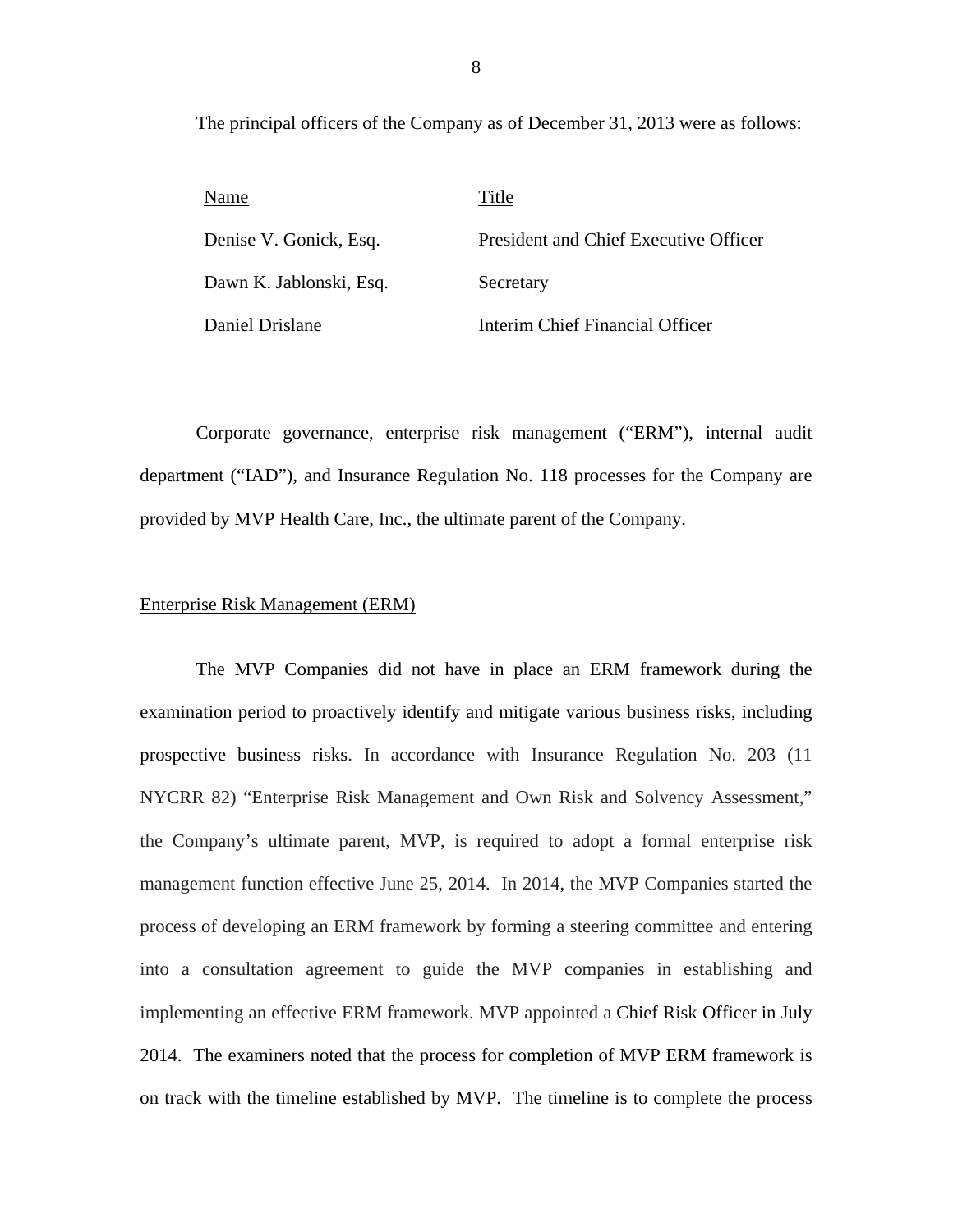in the 3rd quarter of year 2015.

In addition, MVP has established a government affairs department, to address emerging policy issues within the health insurance industry and those facing MVP and all of its affiliates, including MVPHIC. As issues are identified, MVP establishes leadership teams to gain an understanding of the impact to the MVP Companies. These leadership teams are developed to provide recommendations to the members of the executive team which have the responsibility for MVP's strategy on emerging issues.

#### Internal Audit Department (IAD)

MVP Health Care, Inc., the ultimate parent, established an Internal Audit Department to serve all the subsidiaries within its holding company system, including MVPHIC. The IAD reports to the Audit Committee of the Board of Directors (the "AC") which is comprised entirely of members independent of MVP and MVPHIC.

The IAD assists all levels of management by reviewing and testing financial and operational controls and processes established by management to ensure compliance with laws, regulations and policies. The scope of the IAD program is coordinated with PwC, MVP's independent certified public accountant, to ensure optimal audit coverage and efficiency.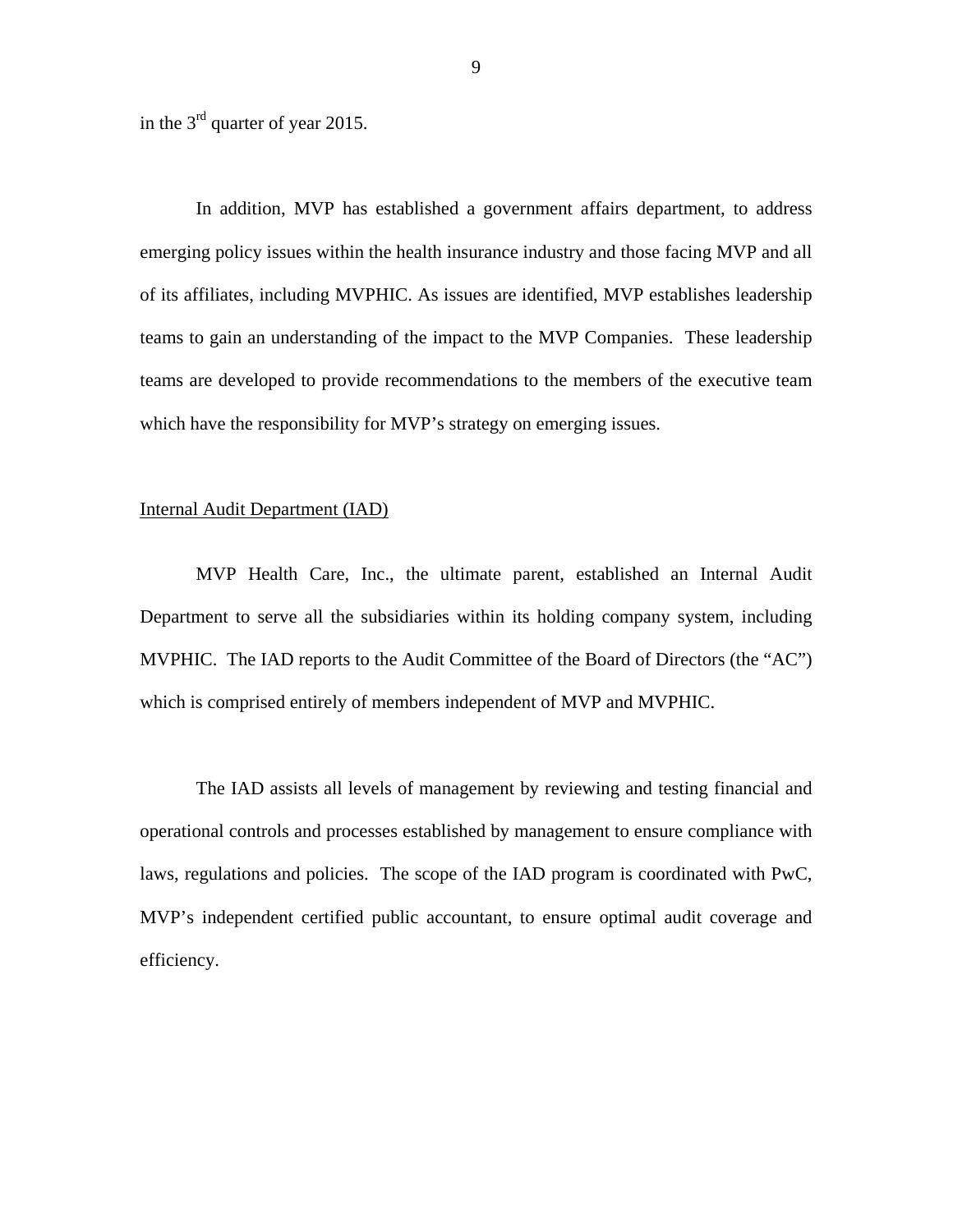#### <span id="page-12-0"></span>Insurance Regulation No. 118

The Company's parent MVPRT Holdings, Inc., as well as its ultimate parent MVP Health Care, Inc. are both non-publicly traded companies and therefore not subject to the Sarbanes-Oxley Act of 2002. However, the ultimate parent and the New York entities are subject to the provisions of Insurance Regulation No. 118. Insurance Regulation No. 118 (11 NYCRR 89) – "Audited Financial Statements," is similar to the NAIC's Model Audit Rule ("MAR"), and applies to certain New York regulated entities, including MVPHIC. Insurance Regulation No. 118 became effective January 1, 2010.

MVP's management of general controls is applied to all its subsidiaries and affiliates, which include the Company. As part of its Insurance Regulation No. 118 analysis, risks from various operations were identified and segregated by operational cycles and entity level controls. The IAD performed its own control testing and accumulated its findings. The examiner relied upon work performed by the IAD, as prescribed by the Handbook.

### B. Territory and Plan of Operation

The Company was authorized to write accident and health insurance business in the States of New York and Vermont as of December 31, 2013.

Based on the lines of business for which the Company is licensed, the Company is required to have initial surplus of \$450,000 and maintain a minimum surplus of \$300,000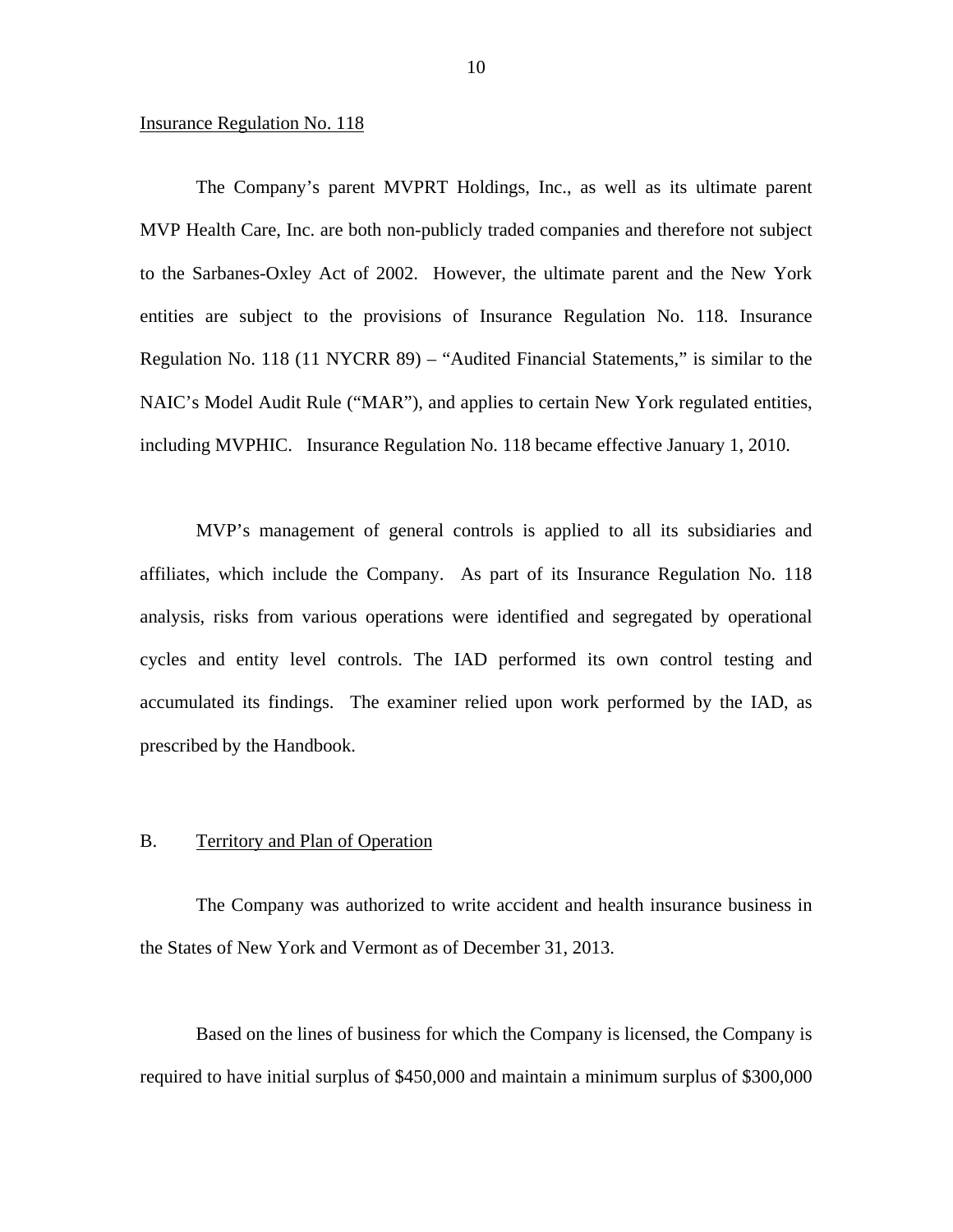Company maintains a ratio of not more than 8:1 of net premium to capital and surplus. During this exam period and subsequent year, the ratios were as follows: pursuant to Article 42 of the New York Insurance Law. In addition, the Company entered into a commitment with the Department, upon licensing, to maintain a ratio of not more than 4:1 of net premium to capital and surplus. On September 13, 2004, the Department approved the Company's request to revise its commitment, so that the

| Year | <b>Ratio</b> |
|------|--------------|
| 2011 | 6:1          |
| 2012 | 7:1          |
| 2013 | 7:1          |
| 2014 | 4.6:1        |

All of the net premium to capital and surplus ratios during the period under examination were in compliance with MVPHIC's commitment with the Department.

The Company is subject to Section 1322 of the New York Insurance Law. The Company maintained a risk-based capital level above 400% during the exam period.

The Company offers a variety of insurance products, such as a preferred provider option (PPO), a point-of-service option (POS) and a traditional indemnity insurance product. The Company provides health insurance coverage to private and public sector employer groups.

The Company's enrollment in New York and Vermont for each year under examination and subsequent year, by product type, was as follows: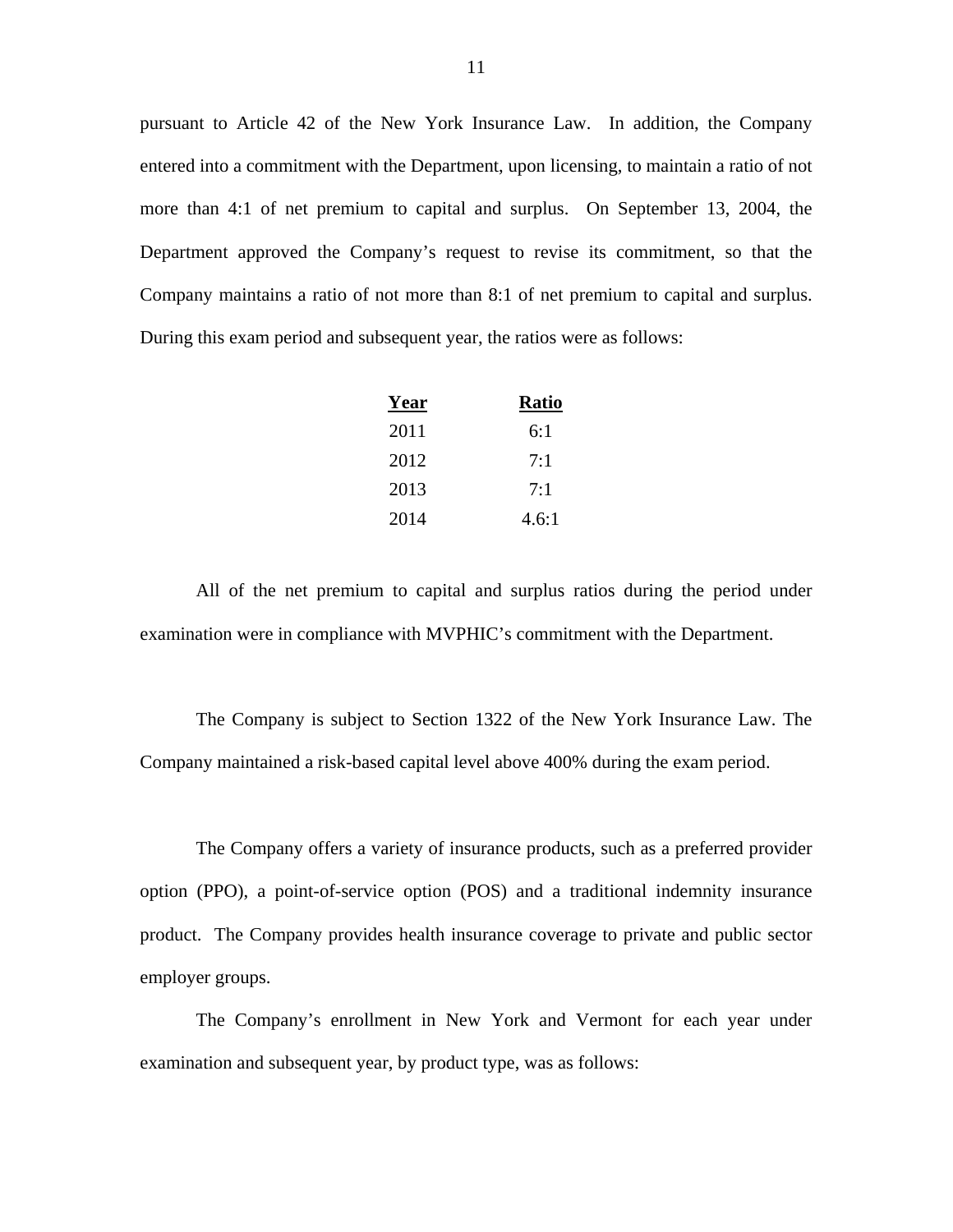|                          | 2011             | 2012              | 2013             | 2014            |
|--------------------------|------------------|-------------------|------------------|-----------------|
| <b>PPO</b><br><b>POS</b> | 174,450<br>9,626 | 145,710<br>10,137 | 106,038<br>7,970 | 54,985<br>6,389 |
| Indemnity only           | 1,914            | 2,120             | 2,266            | 362             |
| Total                    | 185.990          | 157.967           | 116,274          | 61,736          |

During the examination period, the membership of the Company decreased to 116,274, a 37.5% decrease from calendar year 2011. The reason for the decrease in enrollment was due to uncompetitive rates and large rate increase as well as loss of large groups to self-funded plans. Additionally, upon renewal in 2014, all New York small group MVPHIC products were discontinued as well as all Vermont small group and individual non grandfathered products.

The Company's direct written premium for each year under examination and year subsequent to exam was as follows:

|                     | 2011                           | 2012                           | 2013                           | 2014                          |
|---------------------|--------------------------------|--------------------------------|--------------------------------|-------------------------------|
| New York<br>Vermont | \$609,290,906<br>\$124,996,319 | \$577,257,192<br>\$119,588,567 | \$412,523,444<br>\$115,487,591 | \$287,214,159<br>\$66,070,636 |
| Total               | \$734,287,225                  | \$696,845,759                  |                                | \$528,011,035 \$353,284,795   |

During the examination period, the Company solicited business as a direct writer through the use of the Company's in-house licensed agents. The Company also contracted with licensed agents and brokers for the production of business.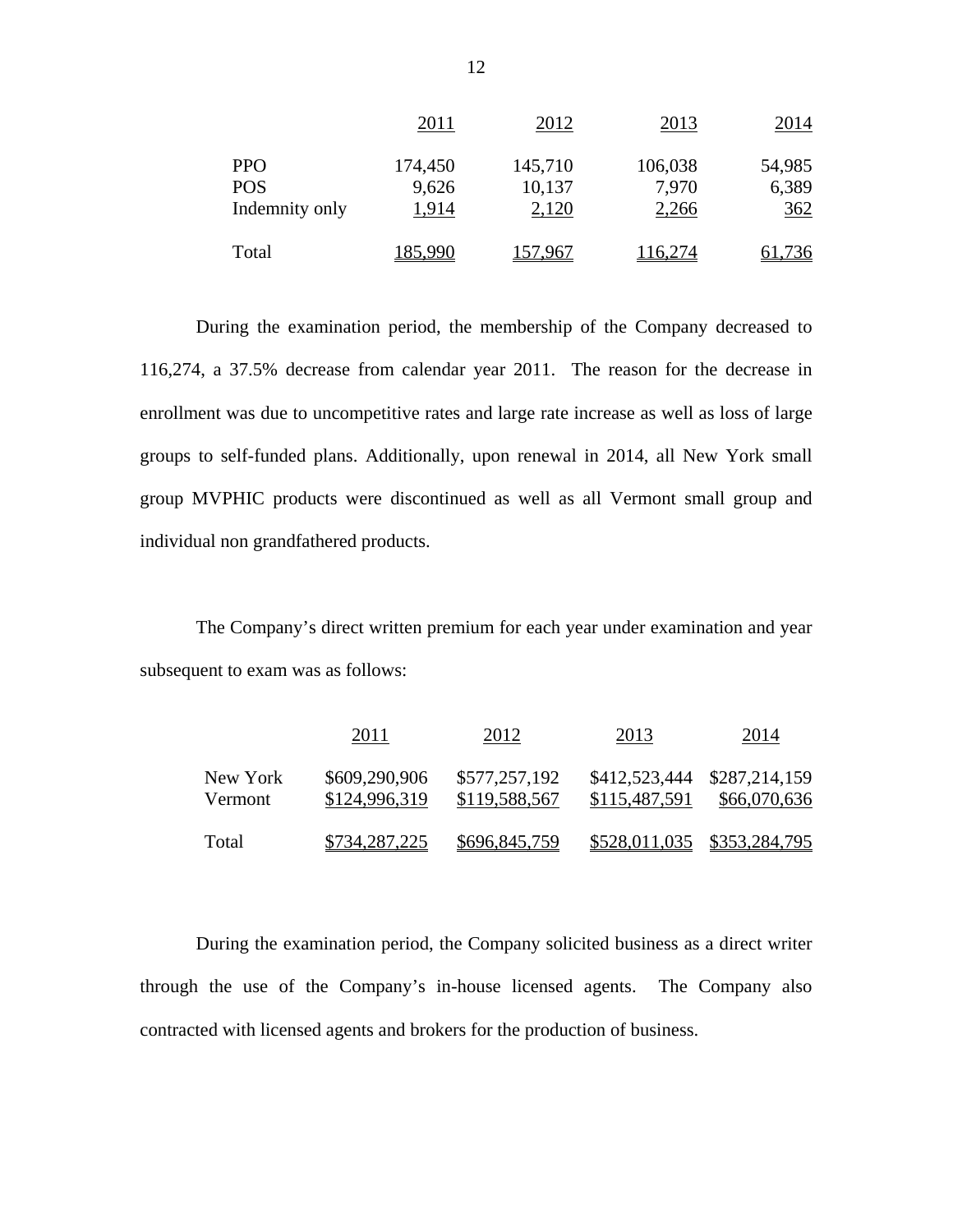## <span id="page-15-0"></span>C. Reinsurance

#### Assumed Reinsurance

The Company did not assume any business during the examination period.

#### Ceded Reinsurance

At December 31, 2013, the Company had a reinsurance agreement with Zurich American Insurance Company, an authorized reinsurer. The agreement requires the reinsurer to pay specified percentages of all eligible hospital and medical service claims paid by the Company during the contract year as follows:

#### Excess of loss coverages:

#### Annual Deductibles:

\$575,000 of eligible expenses per member in each agreement year for commercial business, PPO and Indemnity Members.

### Annual Reimbursement:

90% of the eligible expenses, in excess of the annual deductible, for each member in the agreement year except non-reinsurer approved organ and tissue implants, which are reimbursable at  $60\%$ .

#### Reimbursement maximum:

\$2,000,000 per member, per agreement year.

The reinsurance agreement contained all the required standard clauses, including

the insolvency clause required by Section 1308 of the New York Insurance Law.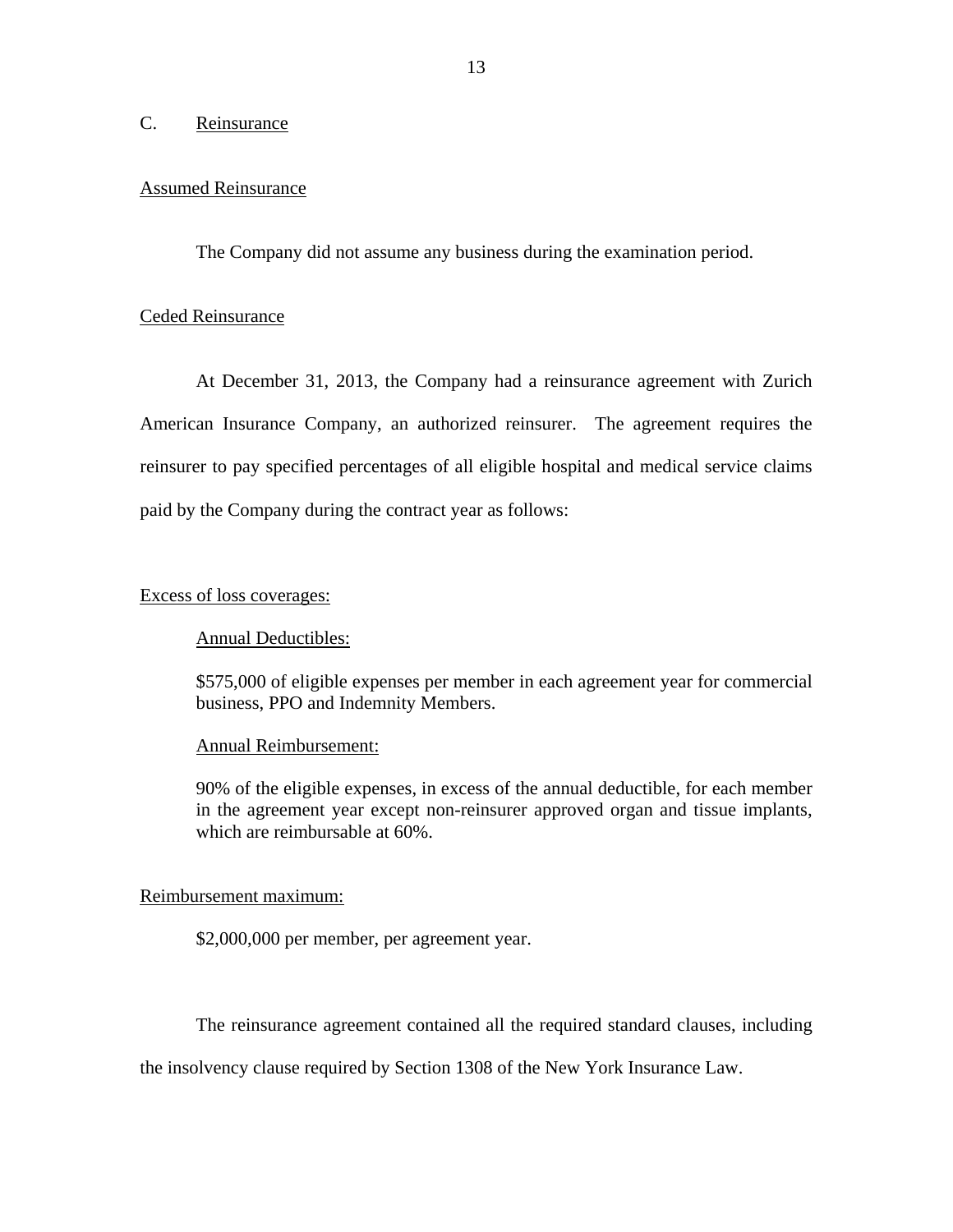# <span id="page-16-0"></span>D. Holding Company System

The following is the organizational chart of MVP Health Care, Inc., and its subsidiaries and affiliates as of December 31, 2013:

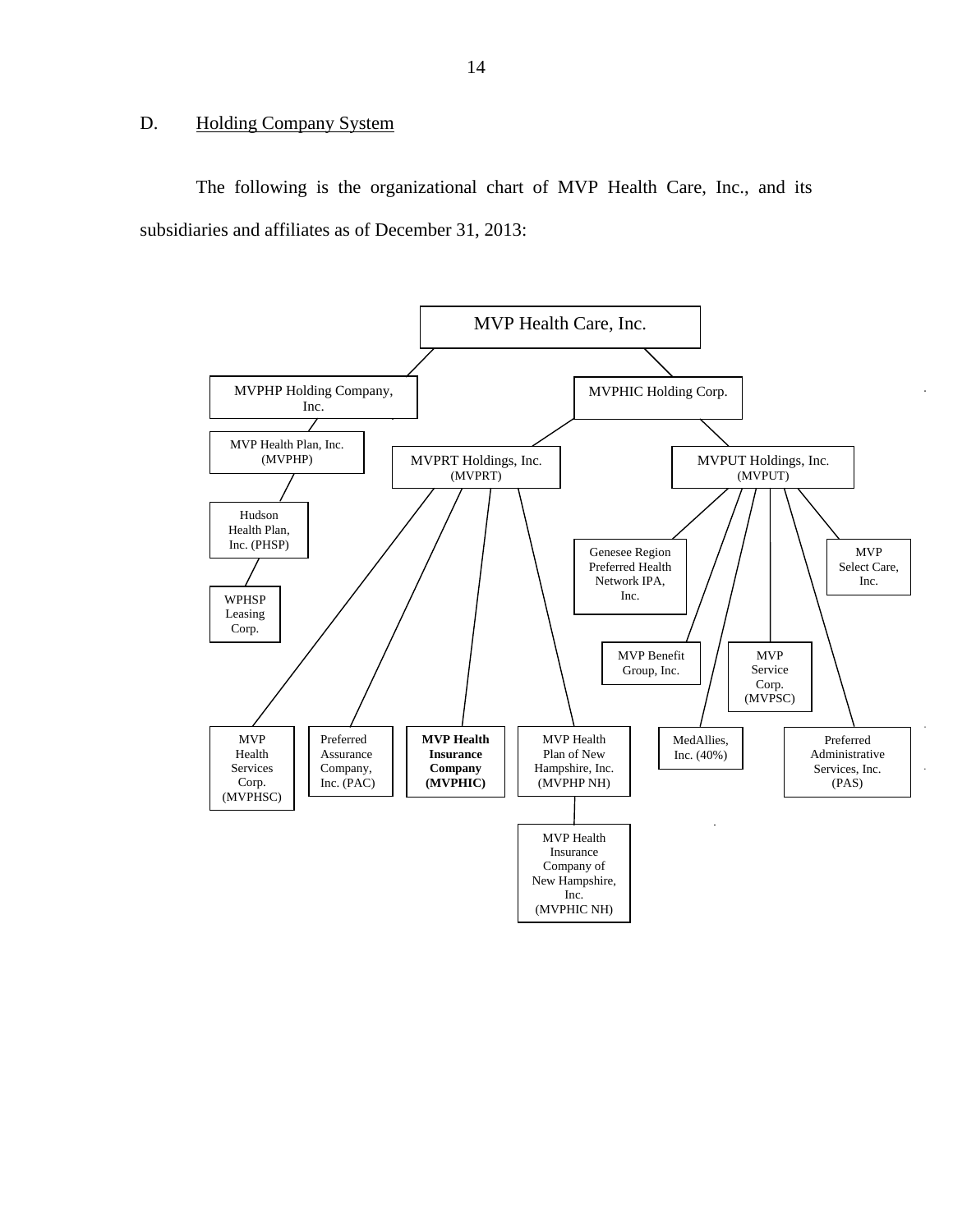The Company is a wholly-owned subsidiary of MVPRT Holdings, Inc., which is a wholly-owned subsidiary of MVPHIC Holding Corp. MVP Health Care, Inc. is the ultimate parent.

#### MVPHIC Holding Corp. ("MVPHICHC")

MVPHIC Holding Corp. was incorporated on December 13, 2000, pursuant to Section 402 of New York Business Corporation Law. It was specifically formed to hold the stock of MVPHIC. MVPHIC is an Article 42 for-profit accident and health insurance company licensed in the State of New York. MVPHIC Holding Corp. holds and controls 100% ownership of both MVPRT Holdings, Inc. ("MVPRT") and MVPUT Holdings, Inc. ("MVPUT"), MVP Health Care, Inc., in turn, owns and controls 100% of the stock of MVPHIC Holding Corp.

MVPRT and MVPUT are New York corporations. MVPRT controls subsidiaries which are regulated by the New York State Department of Financial Services, Vermont Department of Financial Regulation, and New Hampshire Insurance Department. MVPUT controls certain other subsidiaries which are not subject to such regulation.

MVPHIC Holding Corp. controls four subsidiaries of MVPRT Holdings, Inc. Three of the four subsidiaries, MVP Health Services Corp., MVP Health Insurance Company and Preferred Assurance Company, Inc., are regulated by the New York State Department of Financial Services.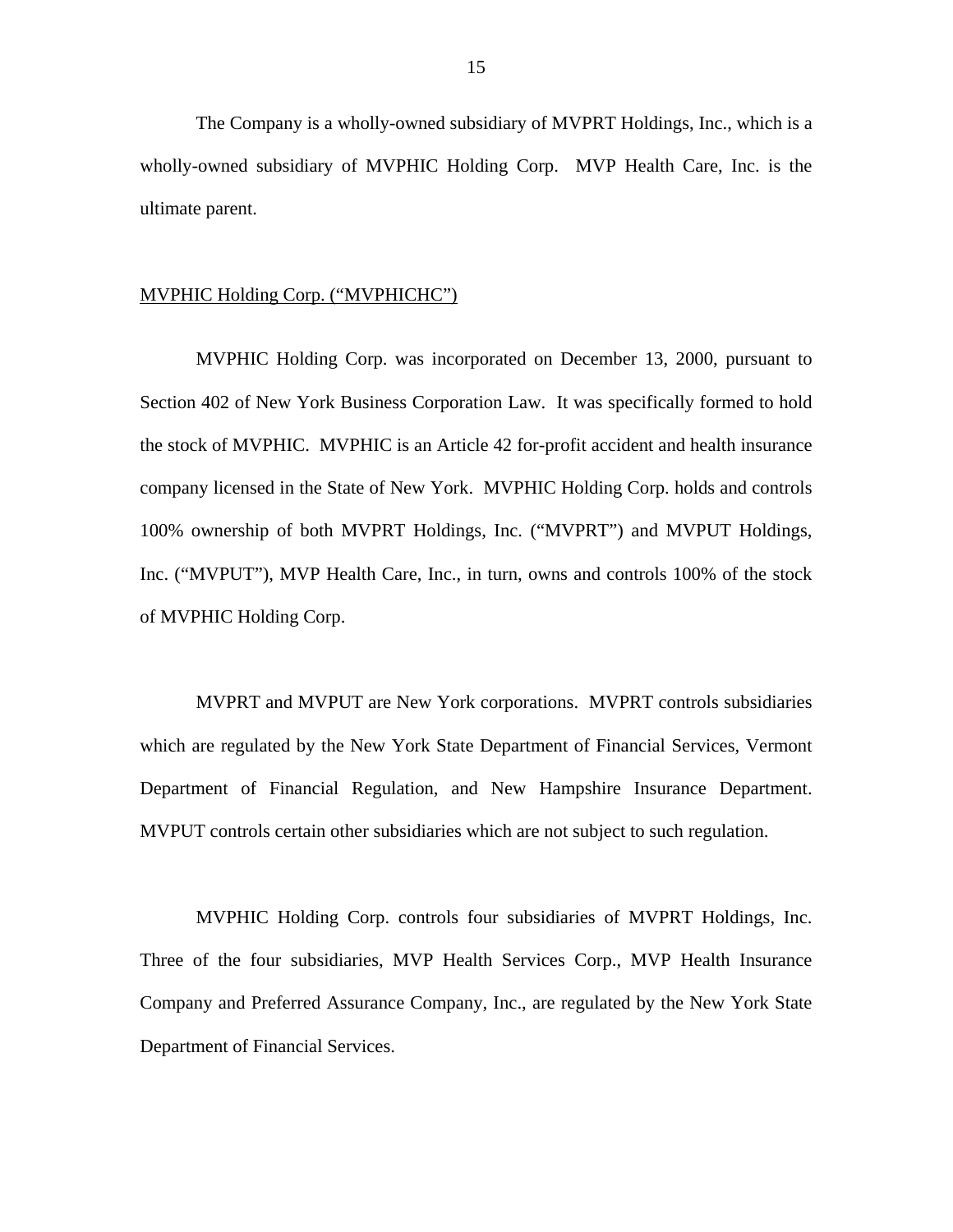#### MVP Health Plan, Inc. ("MVPHP")

MVPHP was incorporated on July 30, 1982, pursuant to Section 402 of the New York Not-For-Profit Corporation Law for the purpose of operating as a health maintenance organization, as such term is defined in Article 44 of the New York Public Health Law. MVPHP operates as an IPA model HMO.

#### MVP Health Services Corp. ("MVPHSC")

MVPHSC is a not-for-profit corporation, licensed under Article 43 of the New York Insurance Law. During the examination period, MVPHSC issued only indemnity dental insurance products. MVPHSC is a subsidiary of MVPRT Holdings, Inc., which is a wholly-owned subsidiary of MVPHIC Holding Corp. MVPHIC Holding Corp. is a wholly-owned subsidiary of MVP Health Care, Inc.

#### Staffing Services Agreement

The Company has a staffing services agreement with MVP Service Corp. ("MVPSC"). MVPSC is wholly-controlled by MVPUT. MVPSC's employees perform all day-to-day operations of the Company, and charges the Company for its share of costs based on a contractual cost allocation methodology pursuant to an agreement approved by the Department. The Department approved this agreement on March 14, 2008.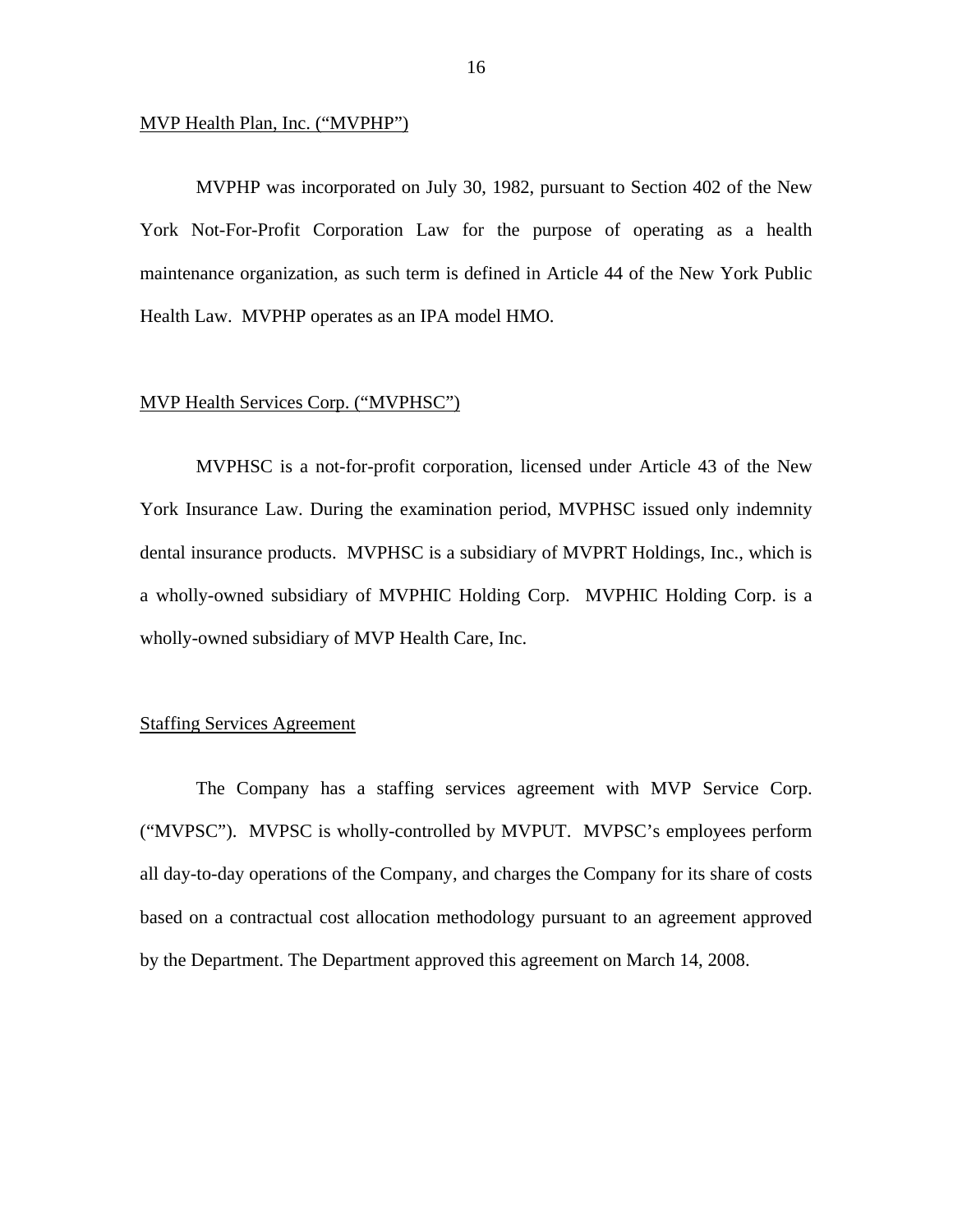#### <span id="page-19-0"></span>Office Facilities, Equipment and Supplies Agreement

During the exam period, MVPHIC was party to an agreement with MVPHP by which MVPHP provided MVPHIC with space, furnishings, equipment, supplies and facilities necessary for MVPHIC to operate its business. MVPHP bills MVPHIC periodically, but not less than quarterly, for access to the equipment provided. The Department approved this agreement on March 14, 2008.

#### Tax Allocation Agreement

MVPHIC Holding Corp., entered into a tax allocation agreement with its affiliates, including MVPHIC and MVPHSC, dated January 6, 2006, and amended on December 22, 2009. The amended agreement complied with the Department's requirements and was approved by the Department on January 8, 2010.

#### E. Significant Operating Ratios

The following ratios have been computed as of December 31, 2013 based upon the results of this examination:

| Net premiums written to capital and surplus | 7.3 to 1 |
|---------------------------------------------|----------|
| Uncollected premiums to surplus             | 8.4%     |
| Cash and invested assets to unpaid claims   | 2.6 to 1 |
| Surplus to unpaid claims                    | 137.6%   |

The above ratios fall within the National Association of Insurance Commissioners (NAIC) benchmarks.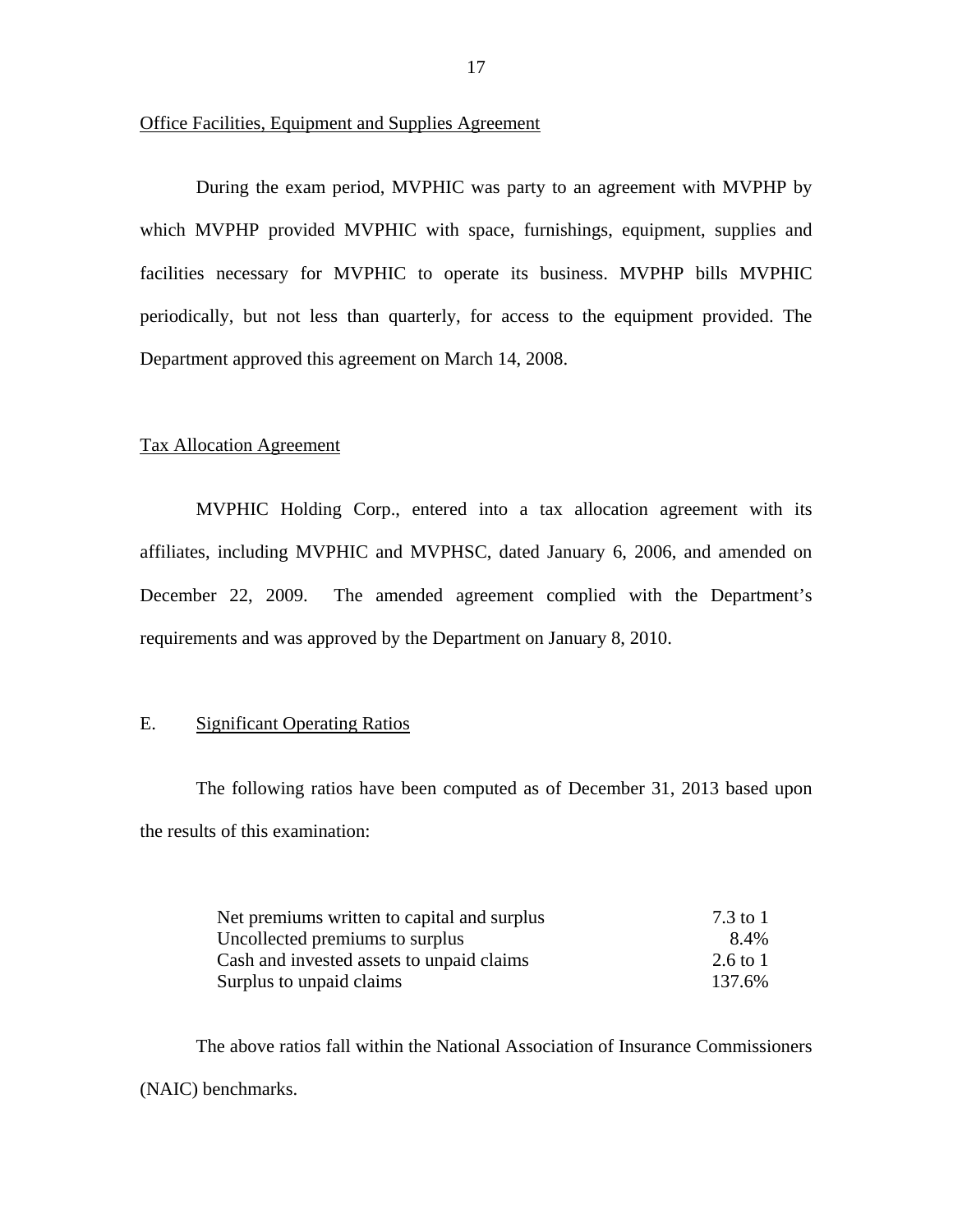The underwriting ratios presented below are on an earned-incurred basis and encompass the three-year period covered by this examination.

|                                        | <b>Amounts</b>  | Percentage |
|----------------------------------------|-----------------|------------|
| Claims                                 | \$1,715,931,767 | 87.8%      |
| Increase in reserves for A&H contracts | 3,409,613       | $.2\%$     |
| Claims adjustment expenses             | 51,263,541      | 2.6%       |
| General administrative expenses        | 297,788,726     | 15.2%      |
| Net underwriting loss                  | (113, 107, 695) | $(5.8\%)$  |
| Net premiums earned                    | .955,285,952    |            |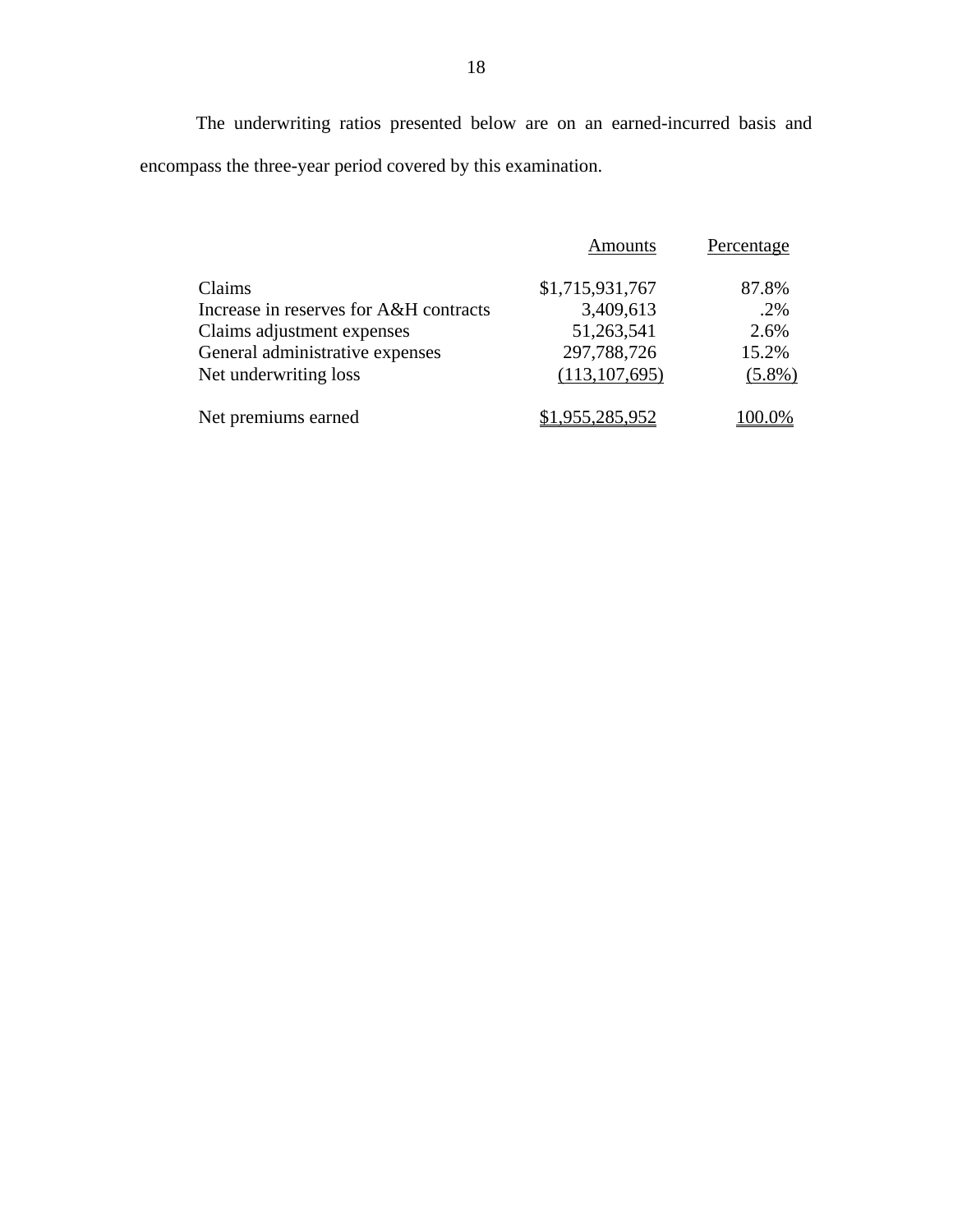#### **3. FINANCIAL STATEMENTS**

#### <span id="page-21-0"></span>A. Balance Sheet

The following statements show the assets, liabilities, capital and surplus as of December 31, 2013, as contained in the Company's 2013 filed annual statement, a condensed summary of operations and a reconciliation of the capital and surplus account for each of the years under review. The examiners' review of a sample of transactions did not reveal any differences which affected the Company's financial condition as presented in its financial statements contained in the December 31, 2013 filed annual statement.

The firm of PwC was retained by the Company to audit the Company's GAAP basis statements of financial position as of December  $31<sup>st</sup>$  of each year in the examination period, and the related statements of operations, changes in stockholder's equity, and cash flows for the year then ended. A GAAP to statutory footnote has been presented within the financial statements of the Company for each of the years audited for the changes in capital and surplus.

PwC concluded that the GAAP financial statements presented fairly, in all material respects, the financial position of the Company at the respective audit dates. Balances reported in these audited financial statements were reconciled to the corresponding years' annual statements with no discrepancies noted.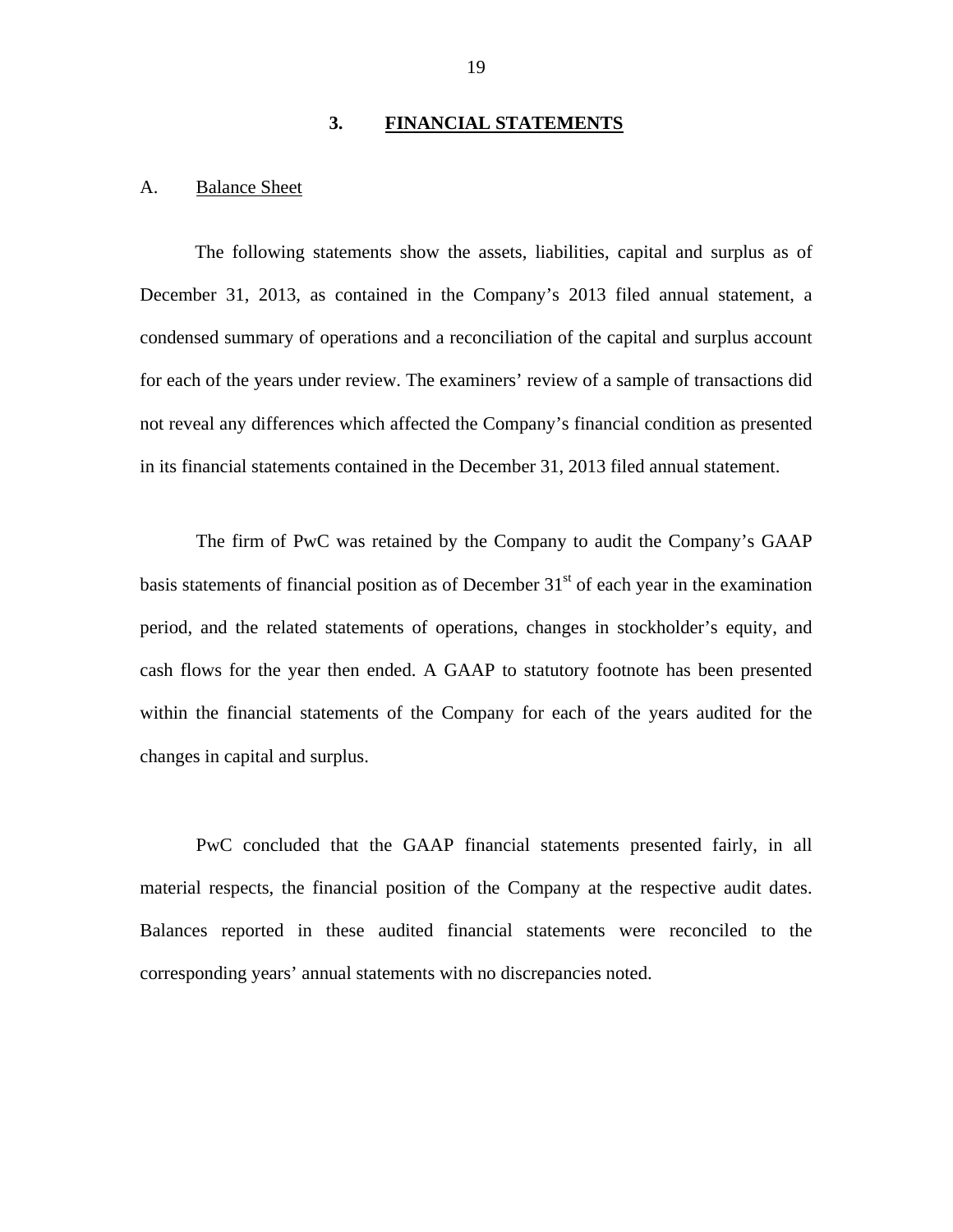#### **Assets**

| <b>Bonds</b>                            | \$112,044,970        |
|-----------------------------------------|----------------------|
| Common stocks                           | 15,446,358           |
| Cash and short-term investments         | 9,147,894            |
| Receivables for securities              | 856,044              |
| Investment income due and accrued       | 579,052              |
| Uncollected premium                     | 6,105,182            |
| Reinsurance recoverable                 | 1,022,045            |
| Receivable from parent, subsidiaries    |                      |
| and affiliates                          | 4,968,598            |
| Health care receivable                  | 4,452,067            |
| Aggregate write-ins for other than      |                      |
| invested assets                         | 840,501              |
| <b>Total Assets</b>                     | <u>\$155,462,711</u> |
| Liabilities                             |                      |
| Claims unpaid                           | \$52,799,086         |
| Accrued medical incentive pool and      |                      |
| bonus amounts                           | 2,668,769            |
| Unpaid claims adjustment expenses       | 1,816,000            |
| Aggregate health policy reserves        | 16,322,923           |
| Premiums received in advance            | 964,357              |
| General expenses due and accrued        | 1,787,796            |
| Amounts due to parent, subsidiaries and |                      |
| affiliates                              | 5,539,476            |
| Payable for securities                  | 926,817              |
| <b>Total Liabilities</b>                | <u>\$82,825,224</u>  |
| <b>Capital and Surplus</b>              |                      |
| Common capital stock                    | \$2,000,000          |
| Gross paid in and contributed surplus   | 234,650,280          |
| Surplus notes                           | 47,000,000           |
| New York State statutory deposit        | 200,000              |
| Unassigned funds (surplus)              | (211, 212, 793)      |
| Total capital and surplus               | \$72,637,487         |
| Total liabilities, capital and surplus  | <u>\$155,462,711</u> |

 provisions of Section 1307 of the New York Insurance Law. As provided in Section 1307, repayment of Note 1: No liability appears on the above statement for loans in the amount of \$47,000,000, per Statutory Accounting rules, a surplus note is considered capital and surplus. The loans were granted pursuant to the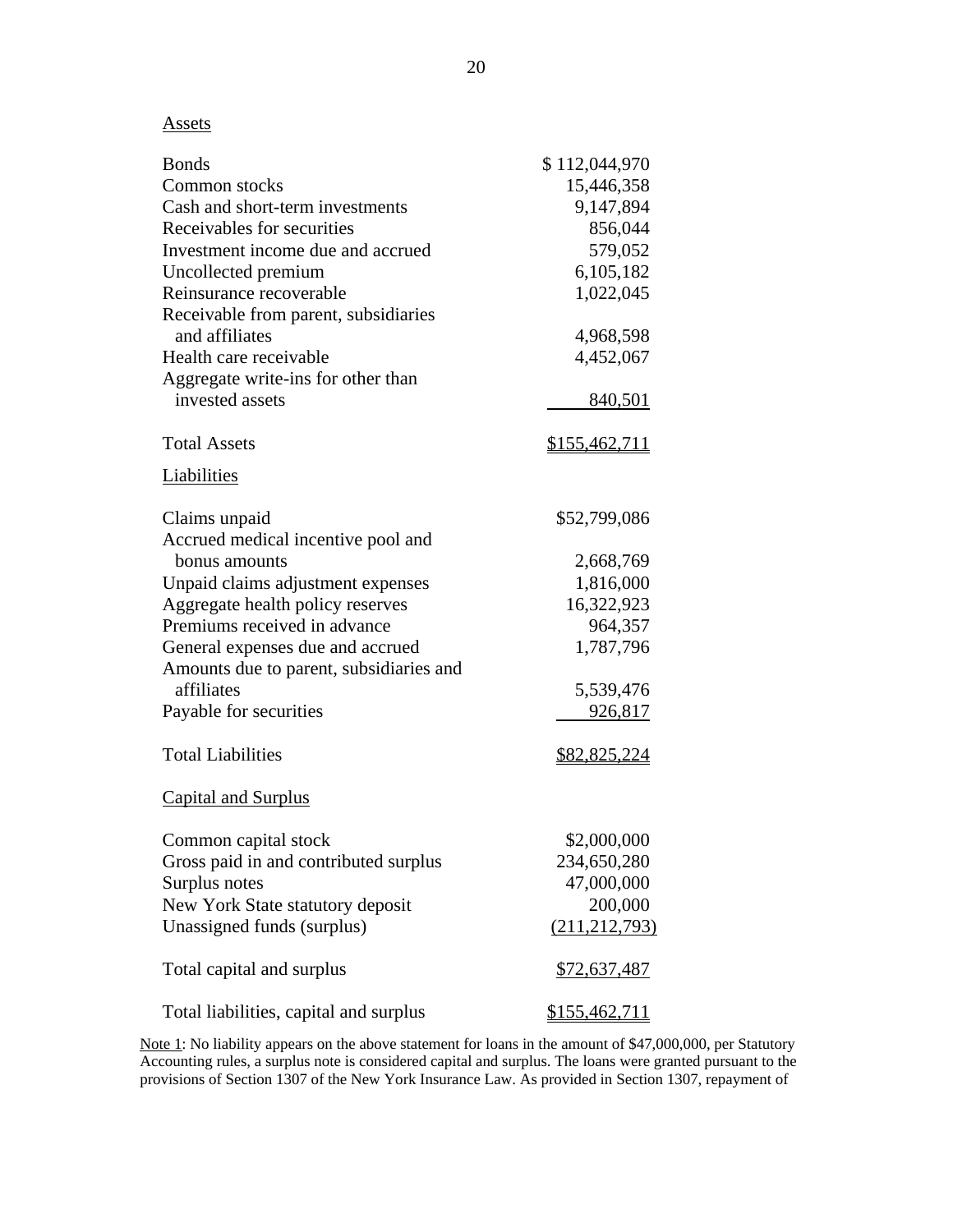<span id="page-23-0"></span> principal and/or interest shall only be made out of free and divisible surplus, subject to the prior approval of the Superintendent.

Note 2: The Internal Revenue Service has not conducted any audits of the income tax returns filed on behalf of the Company during the period under this examination. The examiner is unaware of any potential exposure of the Company to any further tax assessment, and no liability has been established relative to such contingency.

## B. Statement of Revenue and Expenses and Change in Capital and Surplus

Capital and surplus decreased by \$5,933,270 during the examination period,

January 1, 2011 through December 31, 2013, detailed as follows:

#### Revenue

| Total revenue                          |                 |                 | \$1,955,285,952  |
|----------------------------------------|-----------------|-----------------|------------------|
| <u>Expenses</u>                        |                 |                 |                  |
| Hospital/medical benefits              | \$1,347,132,139 |                 |                  |
| Other professional services            | 56,292,243      |                 |                  |
| Emergency room and out of area         | 42,682,562      |                 |                  |
| Prescription drugs                     | 226,888,667     |                 |                  |
| Aggregate write-ins for other hospital |                 |                 |                  |
| and medical                            | 39,864,243      |                 |                  |
| Incentive pool                         | 5,991,595       |                 |                  |
| Net reinsurance recoveries             | (2,919,682)     |                 |                  |
| Total hospital and medical             |                 | \$1,715,931,767 |                  |
| Administrative expenses                |                 |                 |                  |
| Claim adjustment expenses              | 51,263,541      |                 |                  |
| General administrative expenses        | 297,788,726     |                 |                  |
| Total administrative expenses          |                 | 349,052,267     |                  |
| Increase in reserves for A&H contracts |                 | 3,409,613       |                  |
| Total underwriting deductions          |                 |                 | 2,068,393,647    |
| Net underwriting loss                  |                 |                 | (113, 107, 695)  |
| Net investment income earned           |                 | 7,120,438       |                  |
| Net realized capital gain (or loss)    |                 | 6,969,434       |                  |
| Net investment gains                   |                 |                 | 14,089,872       |
| Net loss before federal income taxes   |                 |                 | (99,017,823)     |
| Federal income taxes incurred          |                 |                 | 1,089            |
| Net loss                               |                 |                 | \$(99, 018, 912) |
|                                        |                 |                 |                  |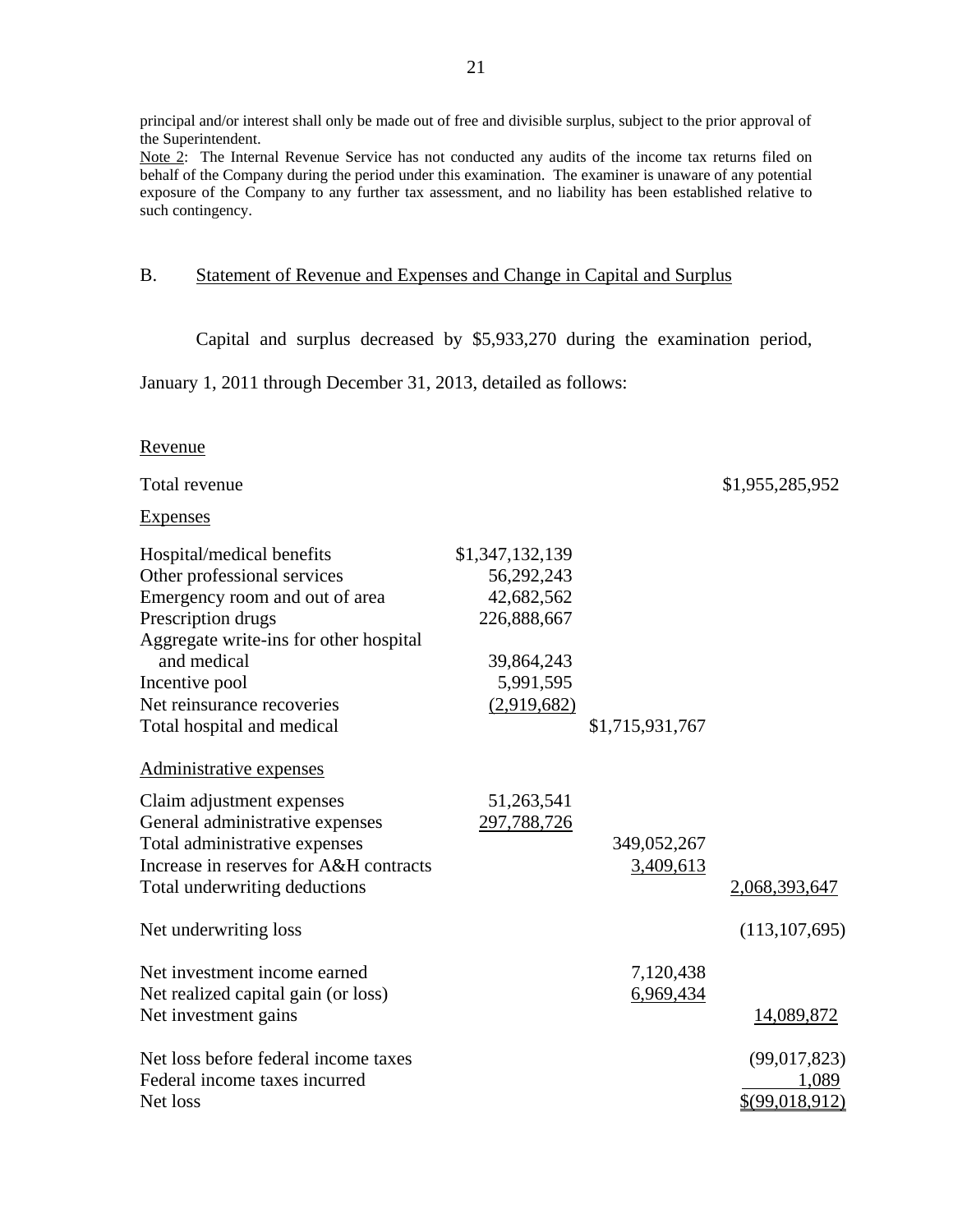# Changes in Capital and Surplus

| Capital and surplus, per report on   |  |
|--------------------------------------|--|
| examination, as of December 31, 2010 |  |

|                                                                            | Gains in<br><b>Surplus</b> | Losses in<br><b>Surplus</b> |               |
|----------------------------------------------------------------------------|----------------------------|-----------------------------|---------------|
| Net loss                                                                   |                            | \$99,018,912                |               |
| Change in net unrealized capital gains                                     | \$1,384,635                |                             |               |
| Change in non-admitted assets                                              | 803,457                    |                             |               |
| Surplus adjustment: paid in:                                               |                            |                             |               |
| MVP Health Care to MVPHIC                                                  | 85,500,000                 |                             |               |
| Tax share adjustment                                                       |                            | 390,130                     |               |
| <b>Consolidated Tax Share Benefit</b>                                      | 5,787,680                  |                             |               |
| Total gains and losses                                                     | \$93,475,772               | \$99,409,042                |               |
| Net decrease in capital and surplus                                        |                            |                             | \$(5,933,270) |
| Capital and surplus, per report on<br>examination, as of December 31, 2013 |                            |                             | \$72,637,487  |
|                                                                            |                            |                             |               |

\$78,570,757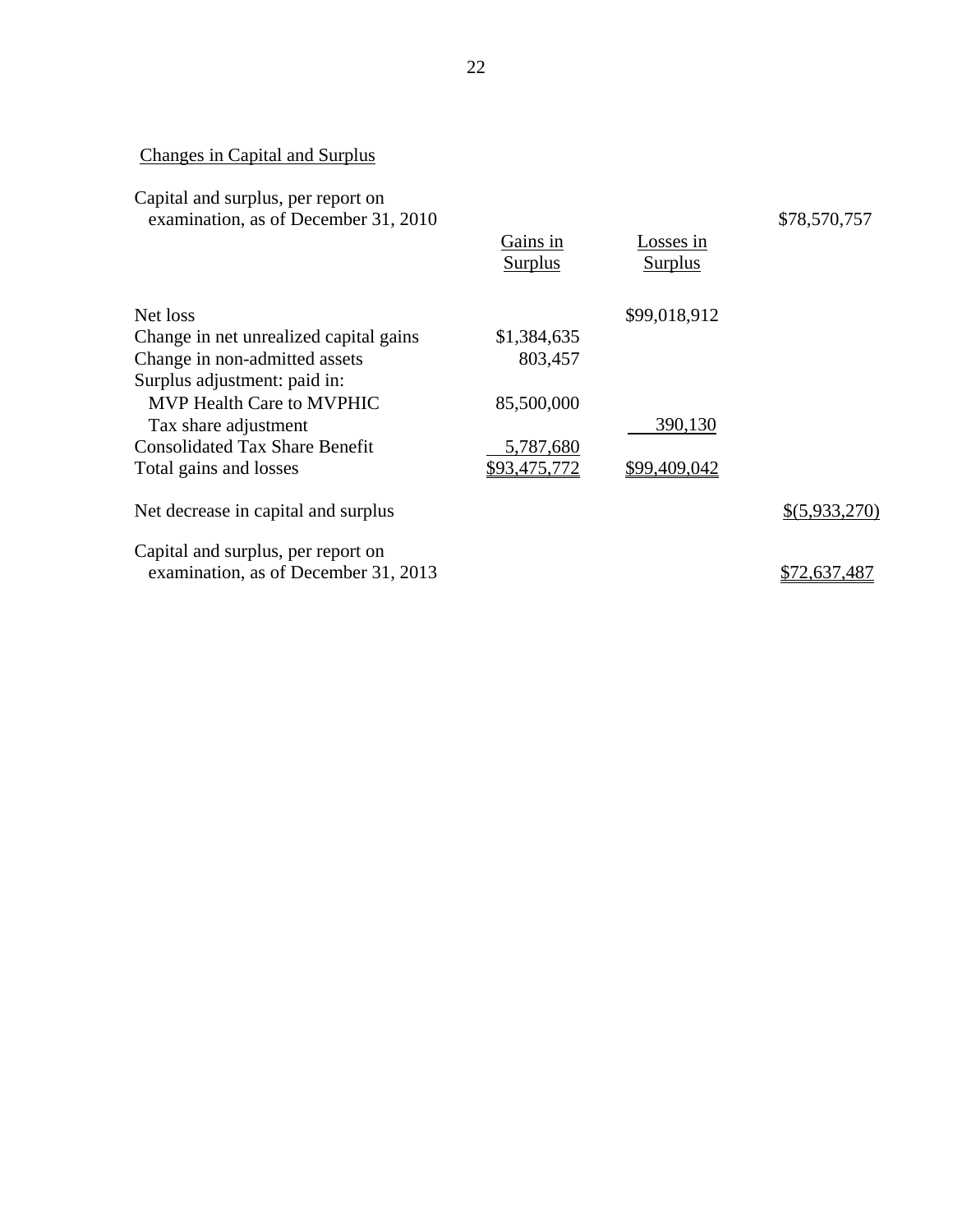## **4. COMPLIANCE WITH PRIOR REPORT ON EXAMINATION**

The prior report on examination included three (3) recommendations detailed as

follows (page number refers to the prior report on examination):

# **ITEM NO. PAGE NO.**

## Enterprise Risk Management

1. It is recommended that the Company officially appoint a Chief Risk Officer and establish a Risk Committee accountable for the overall ERM function. The RC would report directly to the Board of Directors. 9

*The Company has complied with this recommendation.* 

### Internal Audit Department

2. In order to enhance the independence of the internal audit function, it is recommended that MVP revise the Internal Audit and Audit Committee charters to clearly indicate that the Audit Committee has primary responsibility for the performance evaluation and compensation of the IAD director. 11

*The Company has complied with this recommendation.* 

3. It is also recommended that MVP Audit Committee maintains documentation to support the Audit Committee's review of the IAD director's performance. Details for the IAD director's compensation should also be included. 11

*The Company has complied with this recommendation.*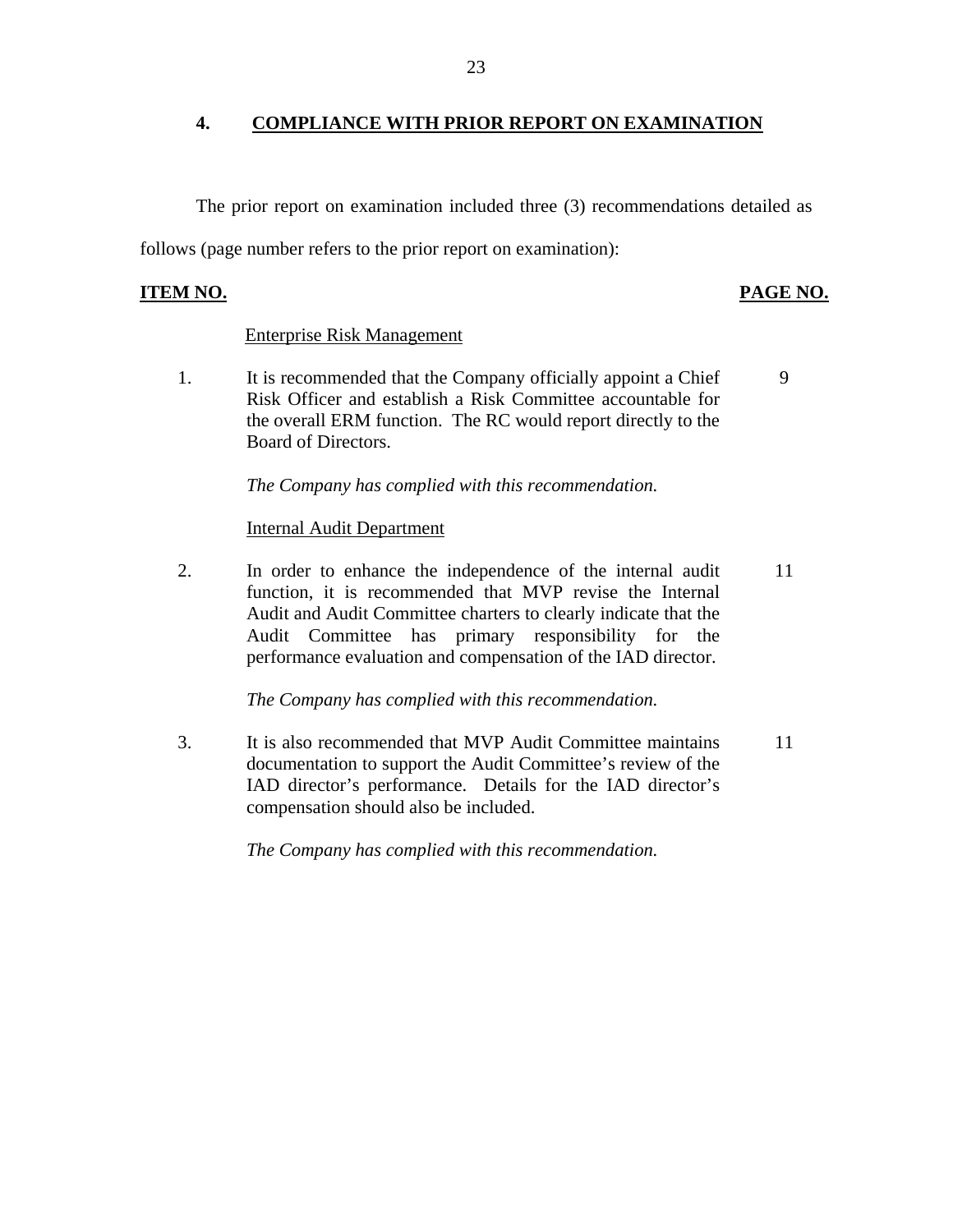# **5. SUMMARY OF COMMENTS AND RECOMMENDATIONS**

## **ITEM PAGE NO.**

# A. Board of Directors

- i. It is recommended that MVPHIC update its by-laws and charter to reflect the change in number of directors per the December 2006 Certified Resolution of the Shareholder. 7
- ii. It is further recommended that the Company maintain the required number of members of its Board of Directors, in compliance with Article IV, Section 2 of its by-laws and Article V of its charter. 7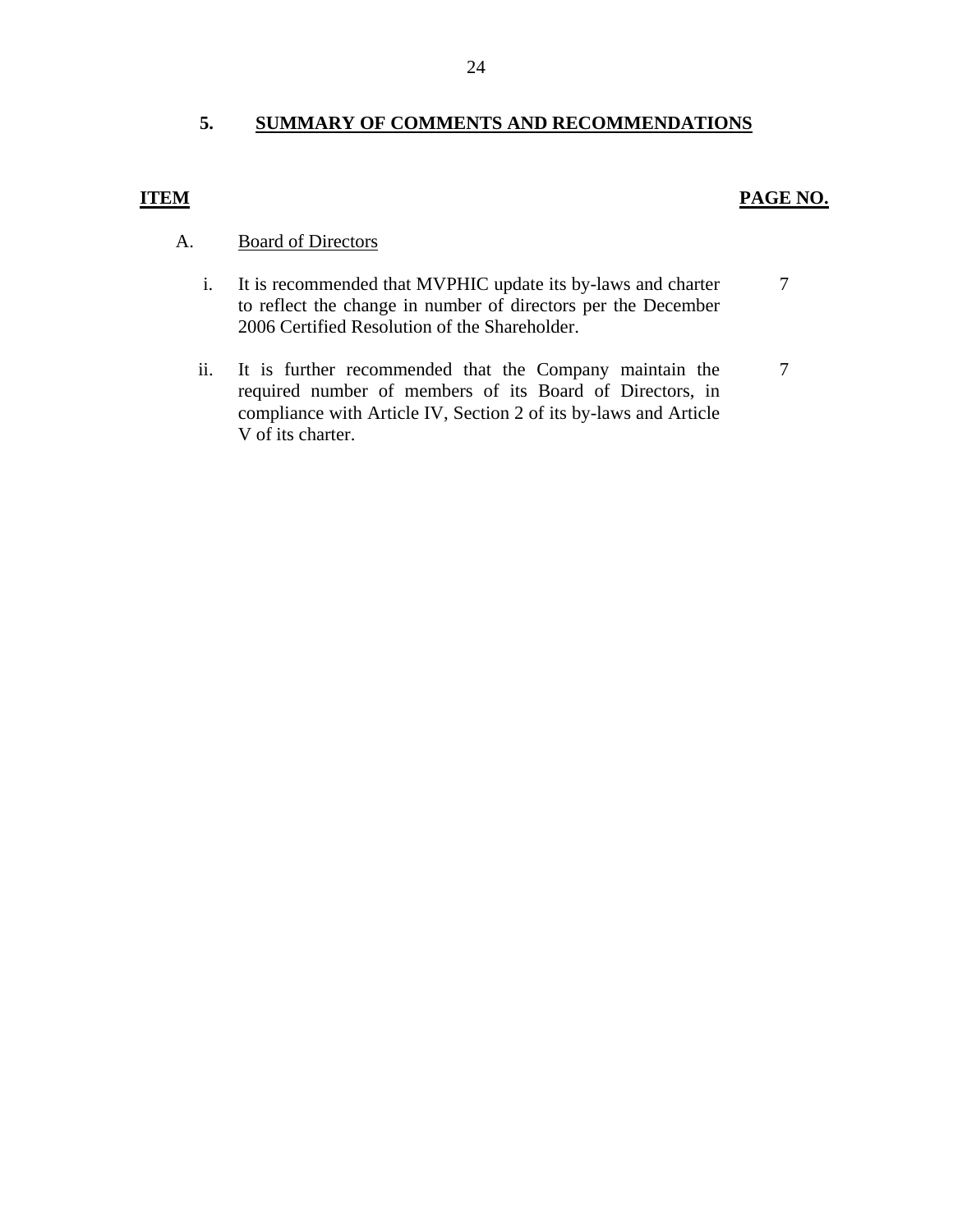Respectfully submitted,

 $\frac{1}{S}$ 

Elsaid E. Elbially, CFE Principal Insurance Examiner

STATE OF NEW YORK ) ) SS. ) COUNTY OF NEW YORK )

Elsaid E. Elbially**,** being duly sworn, deposes and says that the foregoing submitted report is true to the best of his knowledge and belief.

 $/S/$ 

Elsaid E. Elbially, CFE

Subscribed and sworn to before me

This \_\_\_\_\_ day of \_\_\_\_\_\_\_\_\_2015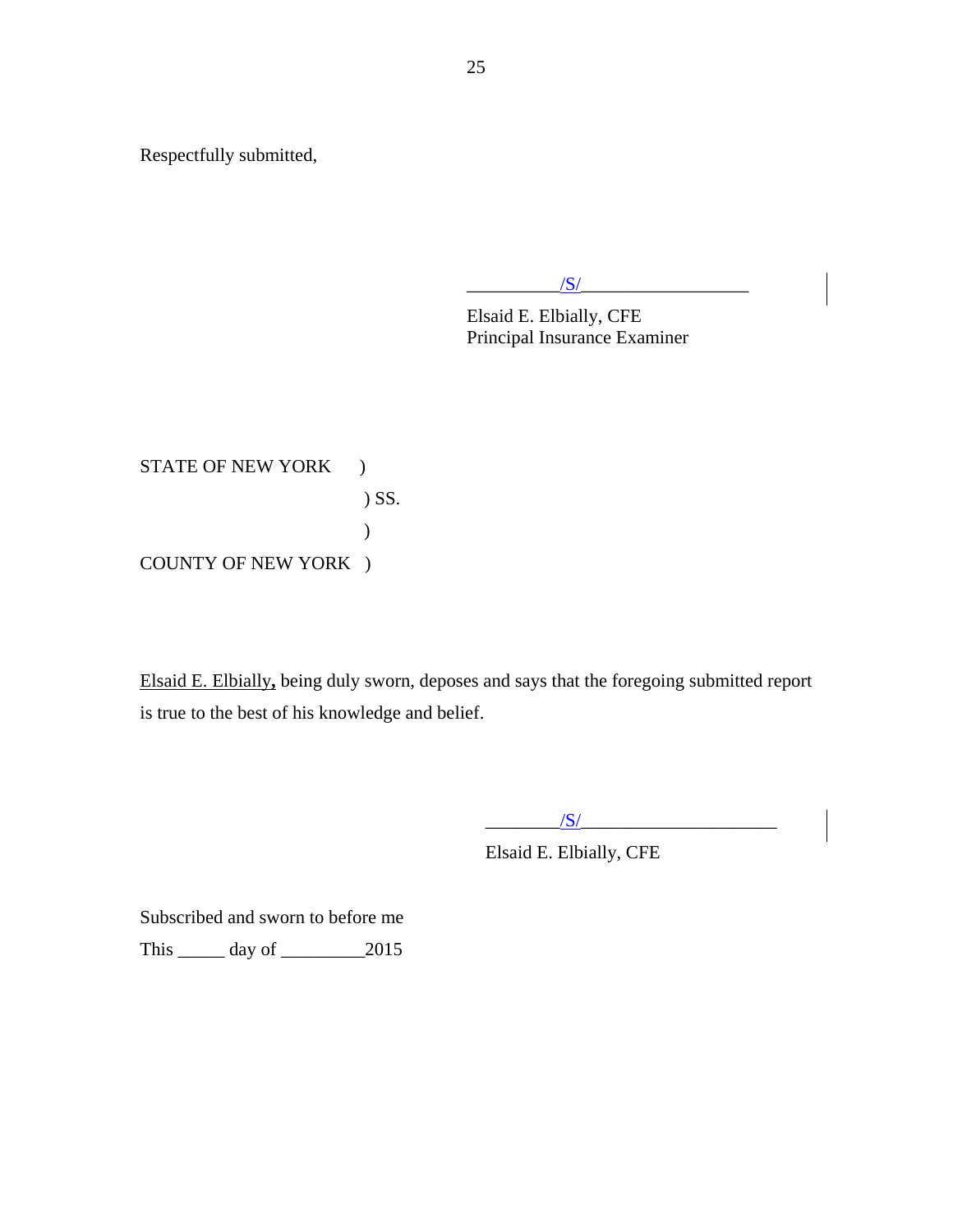Respectfully submitted,

 $/S/$ 

Jeffrey L. Usher, AFE Associate Insurance Examiner

STATE OF NEW YORK ) ) SS. ) COUNTY OF NEW YORK )

Jeffrey L. Usher**,** being duly sworn, deposes and says that the foregoing submitted report is true to the best of his knowledge and belief.

 $\frac{1}{\sqrt{S}}$ 

Jeffrey L. Usher, AFE

Subscribed and sworn to before me This \_\_\_\_\_ day of \_\_\_\_\_\_\_\_\_2015